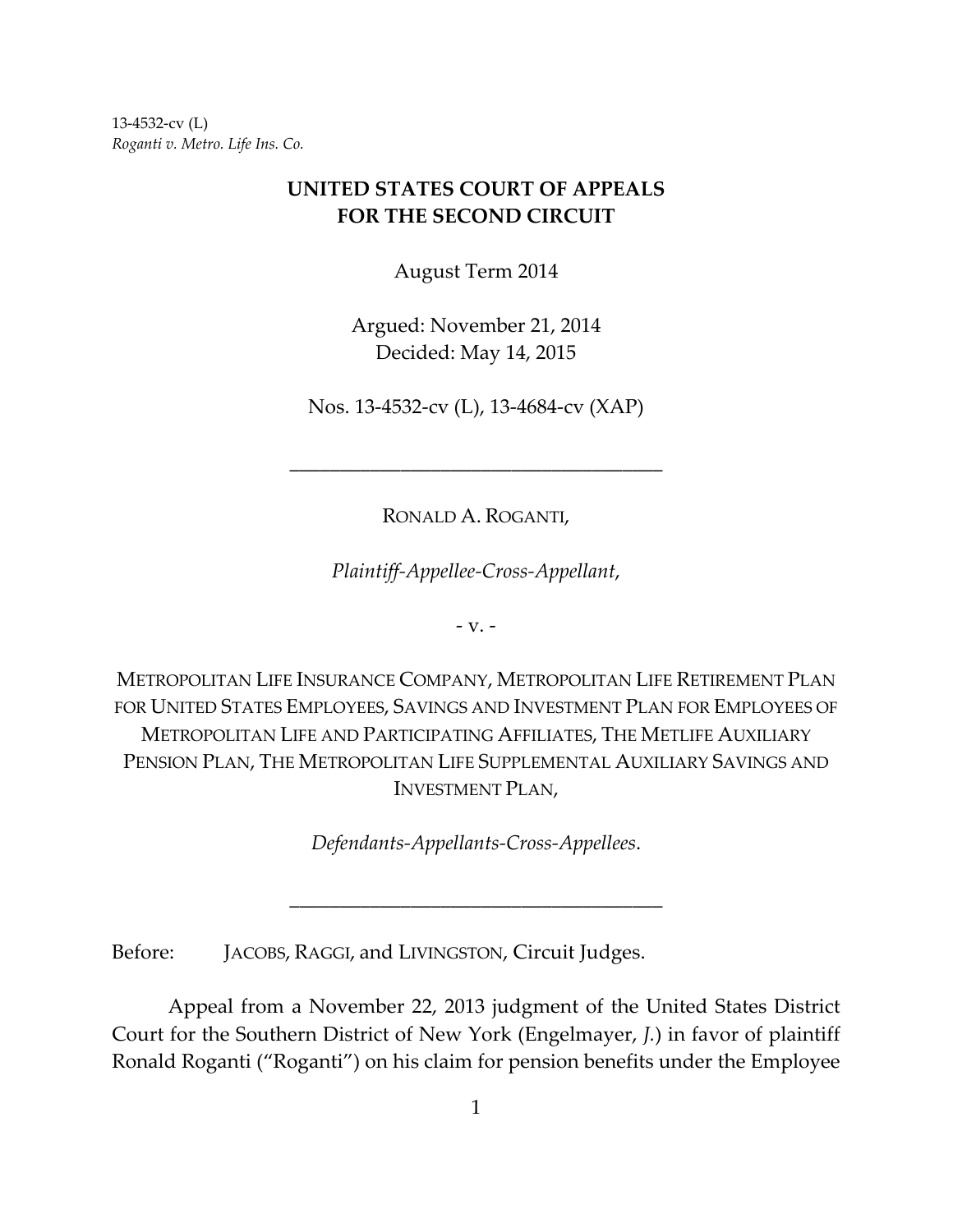Retirement Income Security Act of 1974 ("ERISA") against defendants the Metropolitan Life Insurance Company ("MetLife") and four MetLife‐administered retirement plans in which Roganti is a participant. On appeal, defendants argue (1) that the district court erred in denying their motion to dismiss Roganti's ERISA claim on res judicata and collateral estoppel grounds, and (2) that the district court erred in concluding that their denial of Roganti's benefits claim was arbitrary and capricious. We agree with defendants' second argument, so we reverse. In light of this disposition, we affirm the district court's denial of Roganti's request for attorney's fees, from which Roganti has cross‐appealed.

REVERSED IN PART, AFFIRMED IN PART.

DAVID G. GABOR, The Wagner Law Group, Boston, MA, *for Plaintiff‐Appellee‐Cross‐Appellant*.

MICHAELH.BERNSTEIN(John T. Seybert, *on the brief*), Sedgwick LLP, New York, NY, *for Defendants‐ Appellants‐Cross‐Appellees.*

DEBRA ANN LIVINGSTON, *Circuit Judge*:

Plaintiff‐appellee‐cross‐appellant Ronald Roganti ("Roganti") was a successful executive with defendant‐appellant‐cross‐appellee Metropolitan Life Insurance Company ("MetLife"<sup>1</sup>) until 2005, when he resigned in the face of pay reductions that he claims were levied in retaliation for his opposition to unethical business practices. Roganti brought arbitration proceedings against MetLife before

 $1$  Roganti also named as defendants four MetLife retirement plans in which he is a participant. *See infra* note 2 and accompanying text. In the remainder of this opinion, we will refer to MetLife alone as the defendant for simplicity's sake.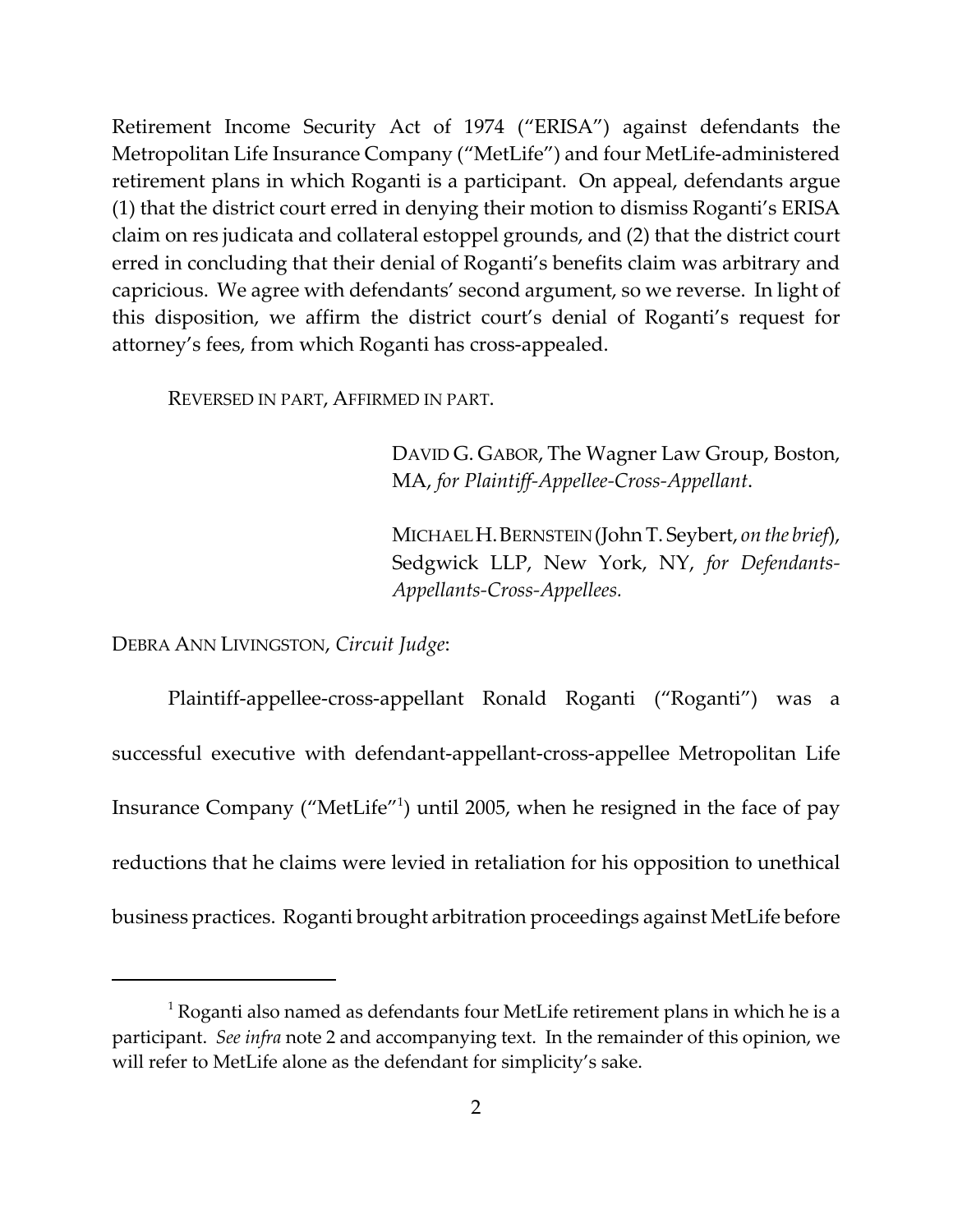the Financial Industry Regulatory Authority ("FINRA"), seeking, among other things, wages that he would have been paid but for the retaliatory pay reductions, as well as compensation for the decreased value of his pension, which was tied to his wages. The FINRA panel awarded Roganti approximately \$2.49 million in "compensatory damages," but its award did not clarify what that sum was compensation *for*. Roganti then filed a benefits claim with MetLife, arguing that the award represented back pay and that his pension benefits should be adjusted upward as if he had earned the money while he was still employed. MetLife denied the claim because the FINRA award did not say that it was, in fact, back pay. Roganti brought this lawsuit.

The Employee Retirement Income Security Act of 1974 ("ERISA"), 29 U.S.C. § 1001 *et seq.*, creates a private right of action to enforce the terms of a benefit plan. 29 U.S.C. § 1132(a)(1)(B). Roganti's pension plans vest interpretive discretion in the plan administrator, which means that the plan administrator's benefits decision is conclusive unless it is "arbitrary and capricious." *Pagan v. NYNEX Pension Plan*, 52 F.3d 438, 441 (2d Cir. 1995). After a summary bench trial on stipulated facts, the district court (Engelmayer, *J.*) determined that MetLife's denial of Roganti's claim was arbitrary and capricious because it was clear from the arbitral record that the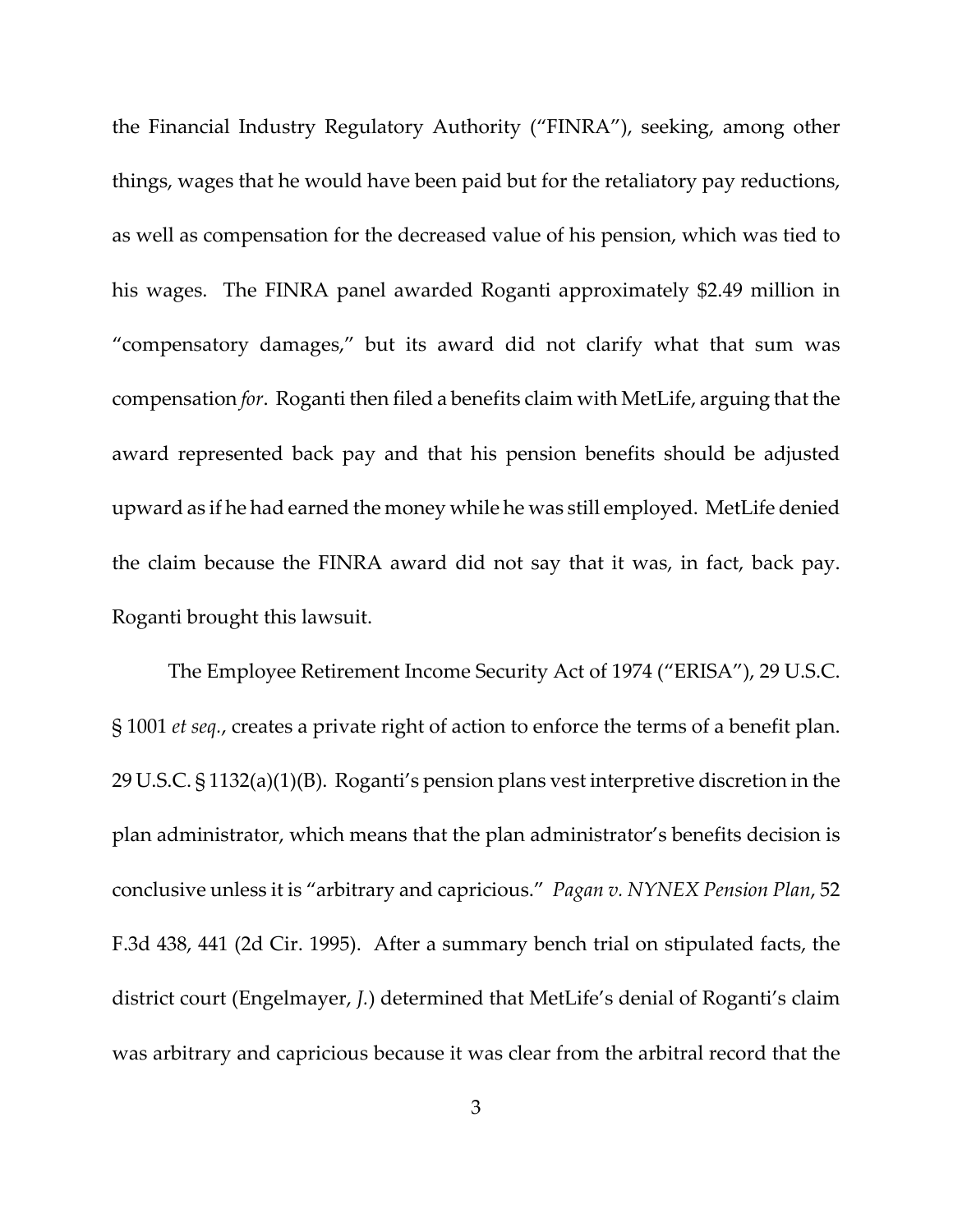award did represent back pay. We reverse. For the reasons stated below, we conclude that MetLife's denial of Roganti's claim was not arbitrary and capricious, and that MetLife is therefore entitled to judgmentin its favor as to Roganti's benefits claim. In light of this decision, we affirm the district court's denial of Roganti's request for attorney's fees, from which Roganti has cross-appealed.

#### **BACKGROUND**

According to his complaint in this action, Roganti began working for MetLife as an account representative in 1971. Over the course of the next three decades, he was promoted multiple times, becoming a Vice President and the Managing Director of a New York business unit called R. Roganti & Associates, as well as the Executive Director of Agencies at another MetLife business unit known as the Tower Agency Group. Roganti's compensation rose significantly over the course of his career, and particularly between 1994, when he earned \$351,000, and 2001, when he earned a high of \$2.007 million.

Roganti alleges that beginning in 1999 and continuing until his retirement in 2005, his relationship with MetLife deteriorated as a result of his objections regarding unlawful, inappropriate, and unethical conduct at the company. Among various allegations, Roganti claims that a subordinate of his, Dorian Hansen, came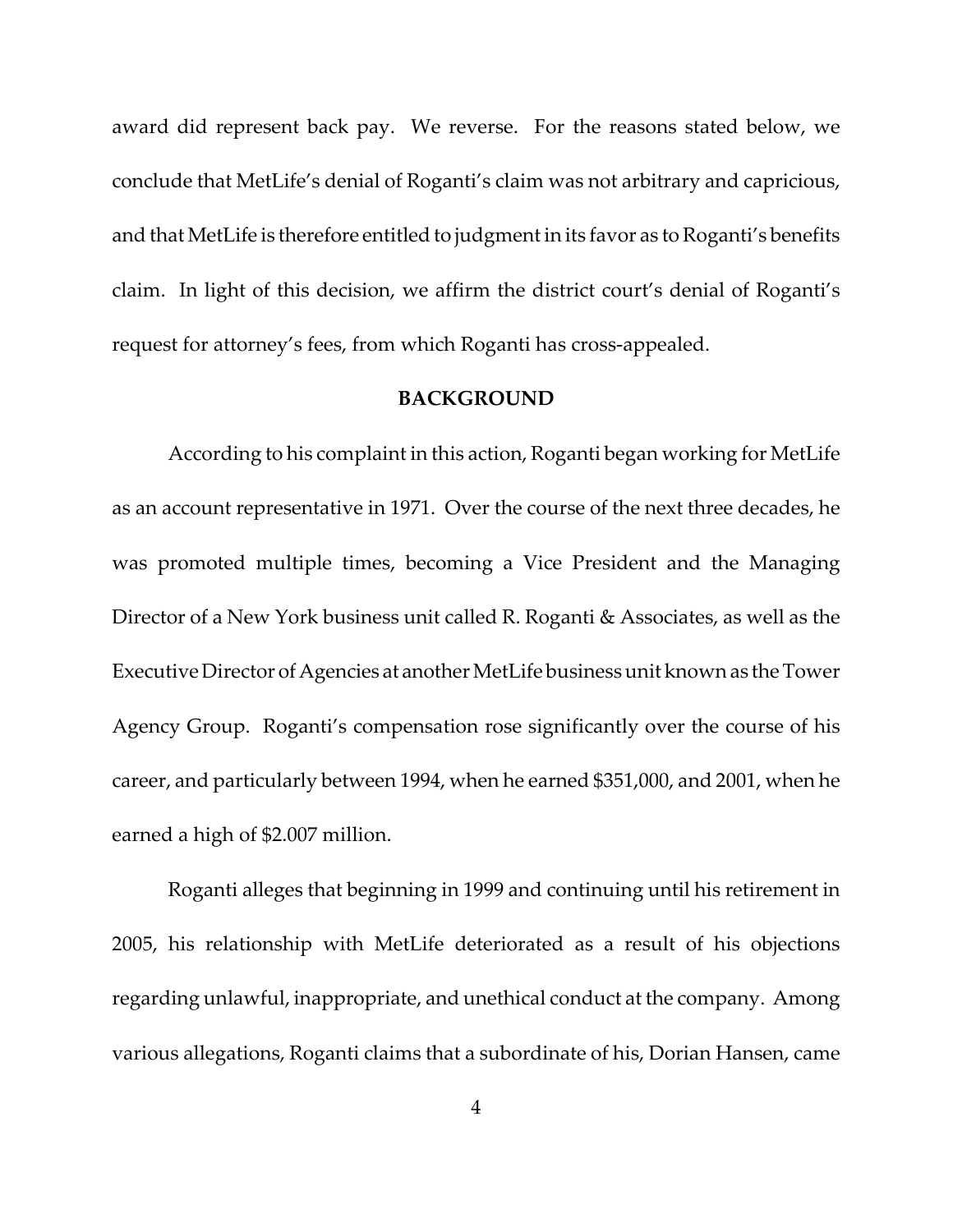under fire in 1999 for opposing fraudulent business practices employed by some MetLife insurance salespeople. As part of a campaign against Hansen's efforts to end these practices, Roganti was allegedly told to fire her; when he refused, the Tower Agency Group was dissolved, affecting Roganti's compensation. Roganti alleges that he thereafter continued to oppose illegal and unethical conduct, and that MetLife further reduced his compensation in retaliation. As a result, Roganti filed a retaliation complaint with the Occupational Safety and Health Administration ("OSHA") in 2003, under the Sarbanes–Oxley Act of 2002 ("SOX"), Pub. L. No. 107‐ 204, 116 Stat. 745 (codified in relevant part at 18 U.S.C. § 1514A). The complaint was dismissed, however, when OSHA's preliminary investigation did not validate Roganti's claims. A second complaint, filed in January 2004 and alleging further acts of retaliation, was dismissed in November of that year.

In July 2004, while the second OSHA complaint was still pending (and some eight months before he retired), Roganti commenced FINRA arbitration proceedings against MetLife. In the arbitration, Roganti advanced three theories of recovery in addition to his claim that MetLife had violated SOX by retaliating against him for opposing its businesspractices andforfiling a SOXcomplaint:(1) breach of contract, for the alleged breach of MetLife's commitment to make certain payments to him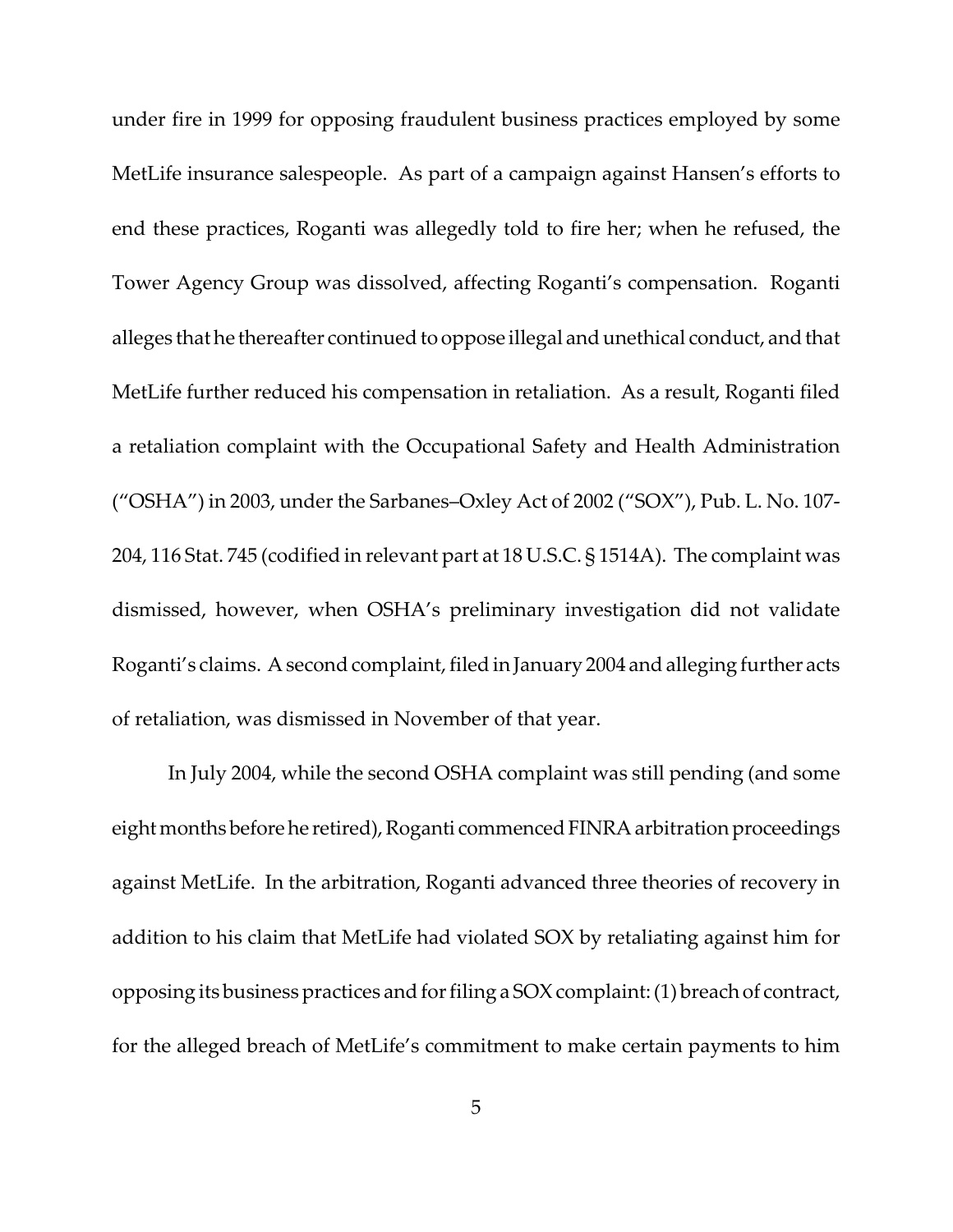for overseeing the Tower Agency Group; (2) quantum meruit, to recover the reasonable value of services Roganti had provided, but for which he had been underpaid; and (3) ERISA violations, on the theory that MetLife had violated the statute by reducing Roganti's compensation for the purpose of diminishing his pension benefits. Roganti's statement of claim contained two separate paragraphs describing his request for relief. The first requested "back pay, liquidated damages, compensatory and punitive damages, attorneys fees and an accounting." J.A. 45. The second—in the statement of claim's "Wherefore" clause—sought an accounting of R. Roganti & Associates' revenues and expenses; "appropriate back pay, front pay and reimbursement for lost benefits"; liquidated damages; punitive damages; and attorney's fees and costs. J.A. 60–61.

The arbitration did not conclude until 2010, after a seventeen-day hearing. Roganti's counsel made clear throughout the proceedings that Roganti was focused on recovering two categories of damages: damages for "lost comp[ensation]" and "damages for the collateral effect [on] his pension benefits which are directly tied to his comp[ensation]." J.A. 2881;*see also,e.g.*, J.A. 2891 (stating that Roganti "seeks nothing more than the compensation *and pension benefits* that he worked for and earned" (emphasis added)). Roganti is entitled to pension benefits by virtue of his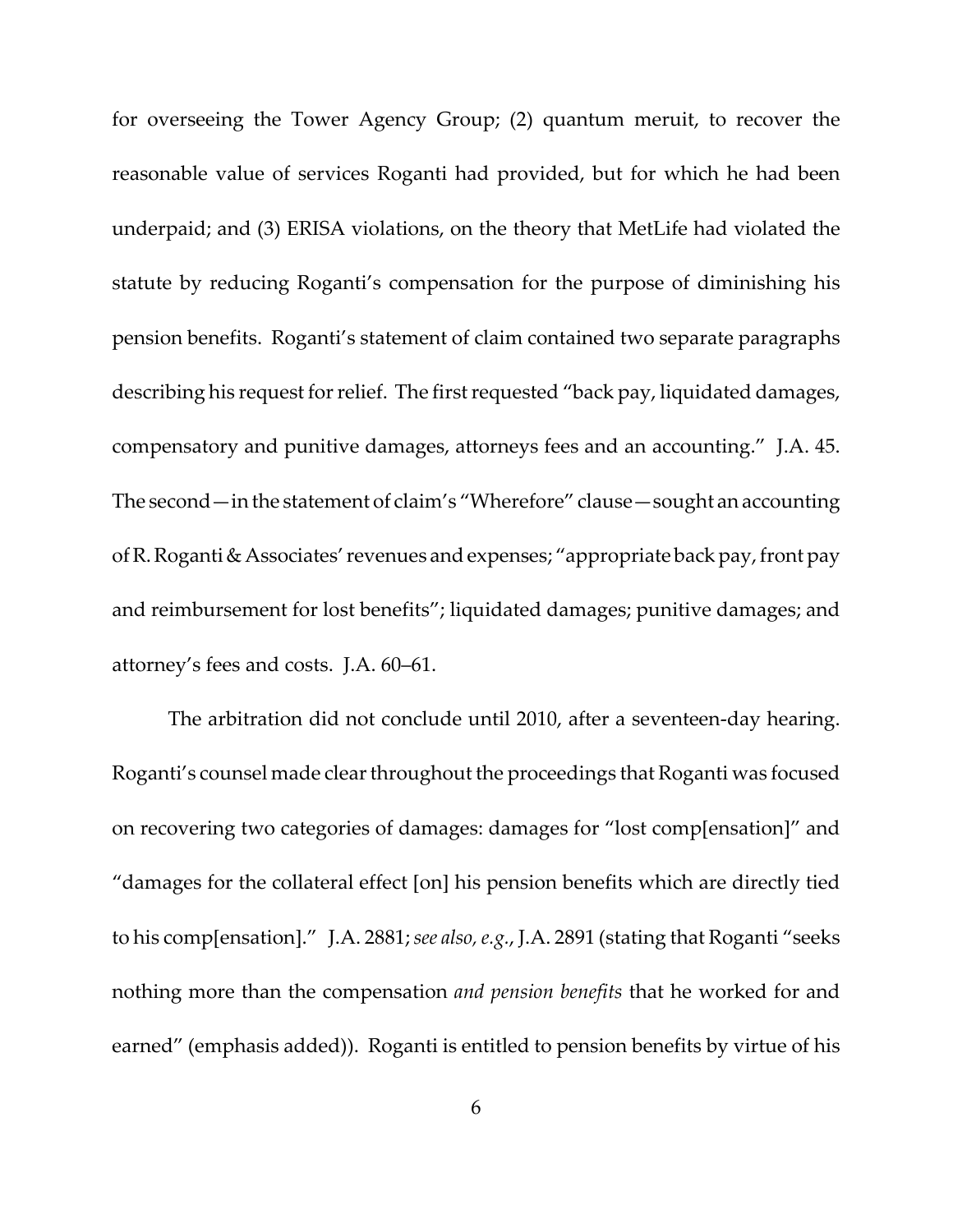participation in four MetLife retirement plans (the "Plans") and, as previously noted, he claimed before the arbitral panel that MetLife had reduced his compensation for the specific purpose of limiting the growth of his sizable pension.<sup>2</sup> In his summation to the FINRA panel, Roganti's counsel explained how these two damages components should be calculated based on the evidence presented during the arbitral hearing.

As to the first component of damages—*i.e.,* for lost compensation (or what Roganti's attorney referred to as "back pay")—Roganti retired in 2005, when he was 55 years and six months old, but he testified that he would have continued working at MetLife until age 62 had his compensation not been reduced. Roganti's counsel therefore argued that the panel should determine what Roganti would have earned not only in the years 2003 to 2005 had the company not reduced his compensation,

 $2$  The four Plans, which Roganti named as defendants in this lawsuit along with MetLife itself, are (1) the Metropolitan Life Retirement Plan for United States Employees, (2) the Savings and Investment Plan for Employees of Metropolitan Life and Participating Affiliates, (3) the Metlife Auxiliary Pension Plan, and (4) the Metropolitan Life Supplemental Auxiliary Savings and Investment Plan. The differences in the Plans' terms are not relevant to the issues presented in this case, so we will refer to the Plans collectively in the remainder of this opinion. As noted earlier, all four of the Plans give MetLife, as plan administrator, discretionary authority over benefits decisions. *See, e.g.*, J.A. 2856 ("Benefits will be paid under the Plan only if the Administrator, or its delegate, determines in its discretion that the applicant is entitled to them.").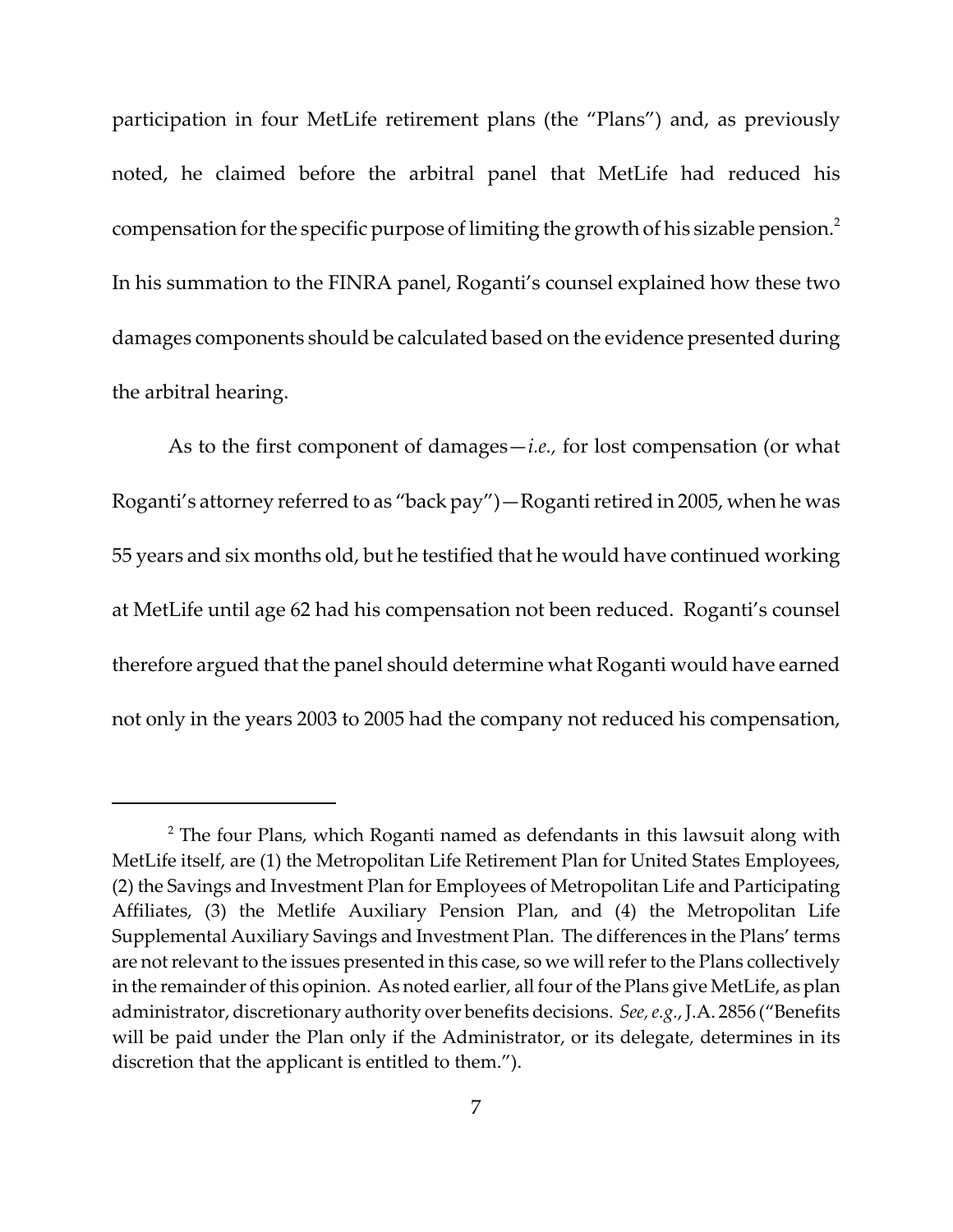but also (because he would not have retired) what he would have earned through September 2010.<sup>3</sup>

The evidence showed that Roganti's pay rose significantly from 1994 through 2001, and then decreased markedly: he earned \$1.168 million in 1998, \$1.24 million in 1999, \$1.406 million in 2000, and \$2.007 million in 2001, before his compensation declined to \$1.506 million in 2002, \$475,000 in 2003, \$383,000 in 2004, and \$67,000 for the first quarter of 2005, after which he retired.<sup>4</sup> Based on these sums, Roganti's counsel proposed three scenarios for determiningRoganti's lost compensation. The first assumed that Roganti's compensation would have increased four percent annually from an estimate of his expected 2002 earnings contained in MetLife's pension files, yielding total lost compensation—Roganti's "but for" earnings from 2003 to 2010 minus the sum of his actual earnings from 2003 to 2005 and the actual pension payments that he had received thereafter—of \$14.768 million. The second scenario assumed that Roganti's compensation would have remained flat at \$1.506

<sup>&</sup>lt;sup>3</sup> Roganti's counsel chose to calculate compensation through September 2010 because the date coincided with the expected end of the FINRA proceeding and with Roganti's 61st birthday. Because Roganti argued that he would not have retired until he turned 62, he also asked for additional compensation during that final year of employment.

<sup>&</sup>lt;sup>4</sup> For the sake of completeness, Roganti earned \$351,000, \$412,000, \$549,000 and \$756,000 in, respectively, 1994, 1995, 1996, and 1997.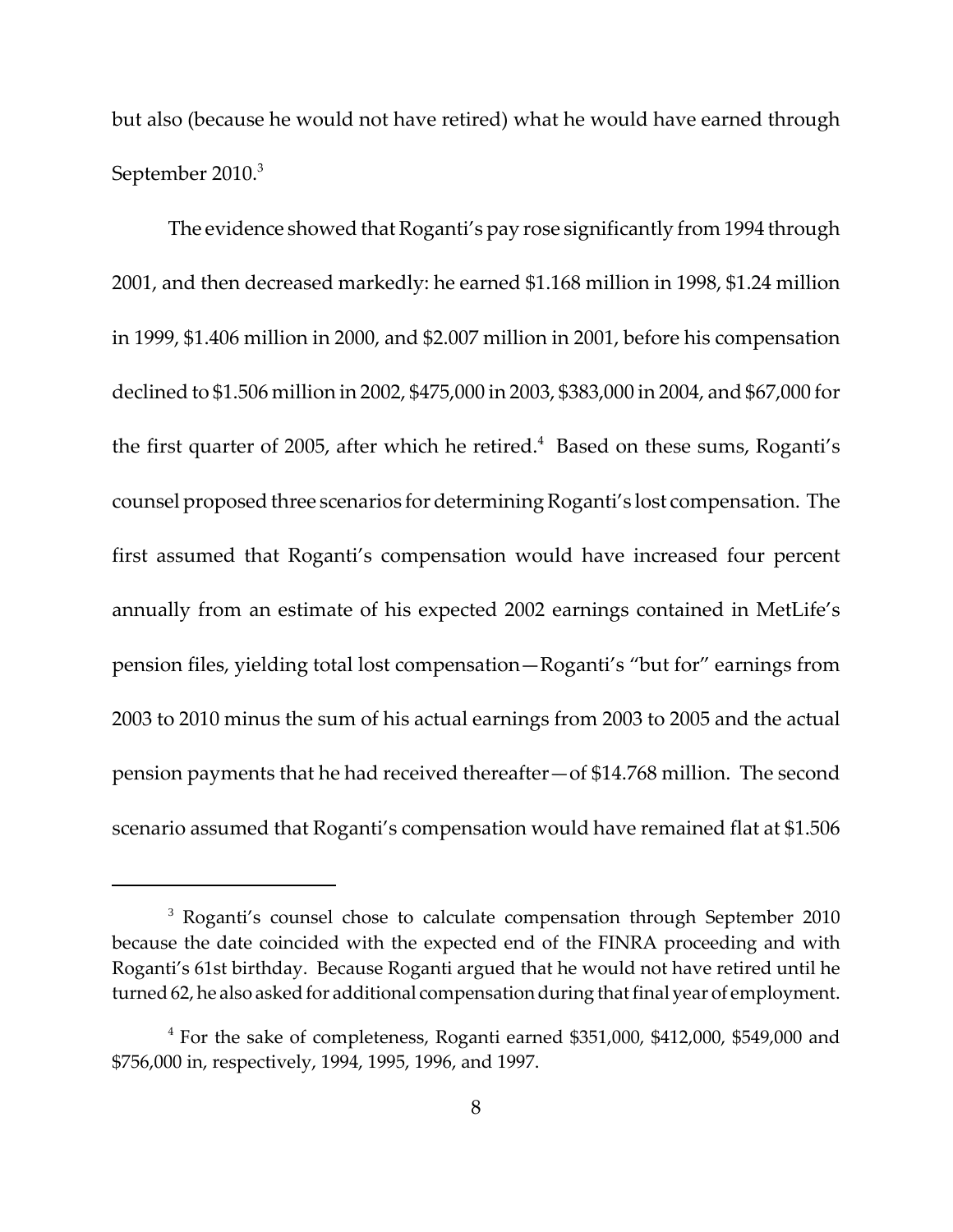million (*i.e.,* what he actually received in 2002), yielding a lower total lost compensation figure of \$7.350 million. The third scenario effectively split the difference between the first two, yielding total lost compensation of roughly \$11 million.

With respect to the second component of damages—*i.e.,* for pension benefits to which Roganti would have been entitled but for the retaliatory decrease in his compensation (or what Roganti's attorney sometimes called "front pay")—the panel heard extensive testimony regarding how Roganti's benefits were calculated under the Plans. As Michael Bailey, an Assistant Vice‐President and Corporate Actuarial at MetLife, explained (in testimony that was generally consistent with testimony from both Roganti and Robert Benmosche, MetLife's CEO), Roganti's retirement benefits were primarily a function of two variables: his pre‐retirement compensation and his retirement age. Had Roganti retired at age 62, he would have been entitled to an annual benefit based on his five highest-earning years within his last fifteen years of employment at MetLife. However, this annual benefit was subject to an "early retirement discount" of four percent per year: retiring at 61 would mean receiving 96 percent of the annual benefit, retiring at 60 would mean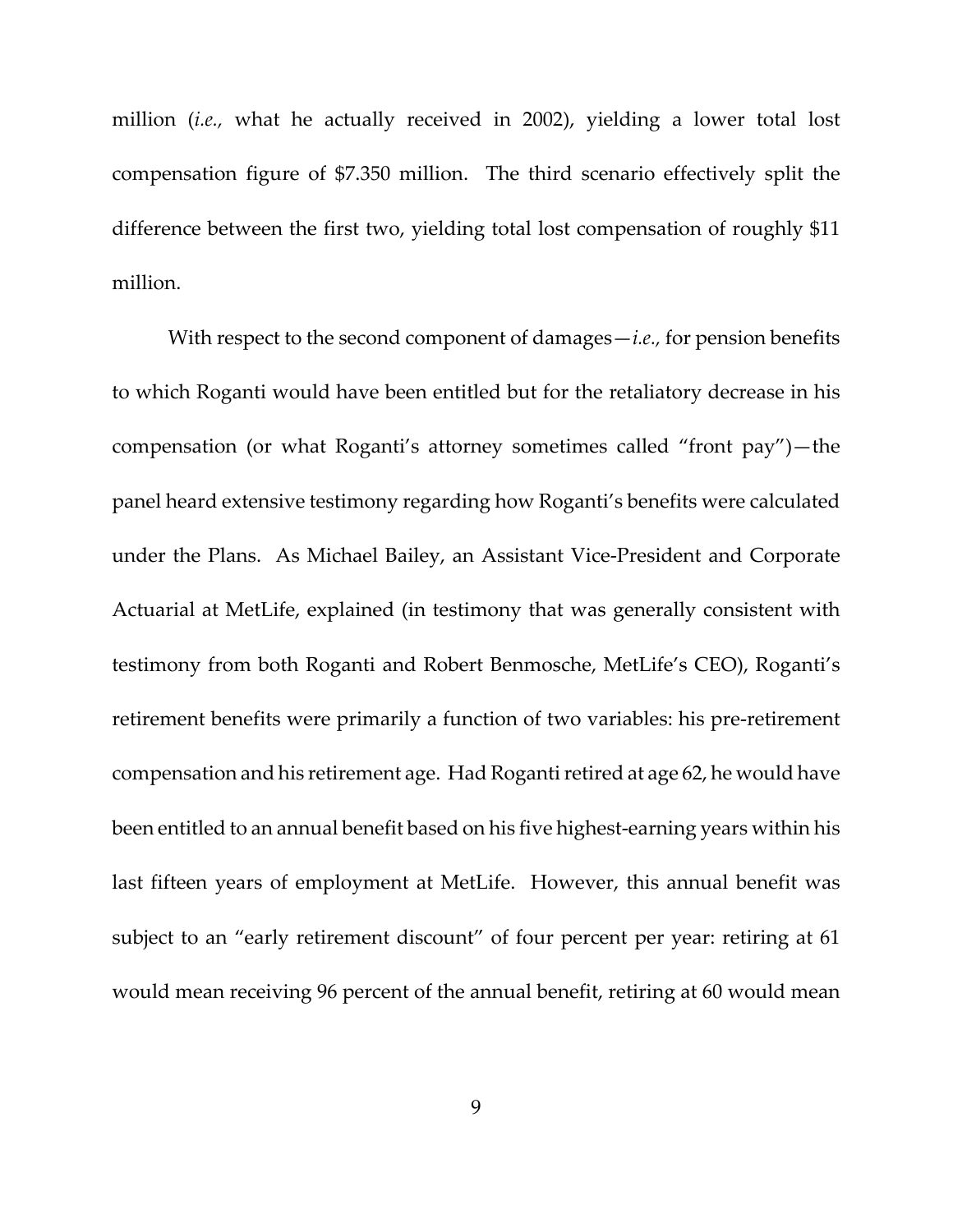receiving 92 percent of that benefit, retiring at 59 would mean receiving 88 percent, and so on. J.A. 2894.

Based on an assumption that Roganti's remaining life expectancy in 2010 was roughly twenty years, Roganti's counsel advanced a proposal, during his summation, as to how the arbitral panel ought to use the foregoing evidence to award Roganti damages for his decreased pension benefits. Based on MetLife's own projections of Roganti's pension had he not retired in 2005 (which assumed four percent annual growth from his actual 2002 compensation), Roganti would have been entitled to about \$120,000 a month in pension benefits, or about \$830,000 more per year than he had been receiving. Aggregated over twenty years, that difference would amount to lost benefits of about \$17 million. Alternatively, Roganti's counsel estimated that by virtue of Roganti's early retirement alone, even with no increase in compensation above what he had actually earned during his five highest-earning years, he had suffered a loss of about \$3.42 million in benefits as a result of the early retirement discount.

Roganti's counsel acknowledged, however, that the calculation of a pension award involves some measure of speculation. Most notably, if Roganti's compensation during any year between 2002 and his retirement would, but for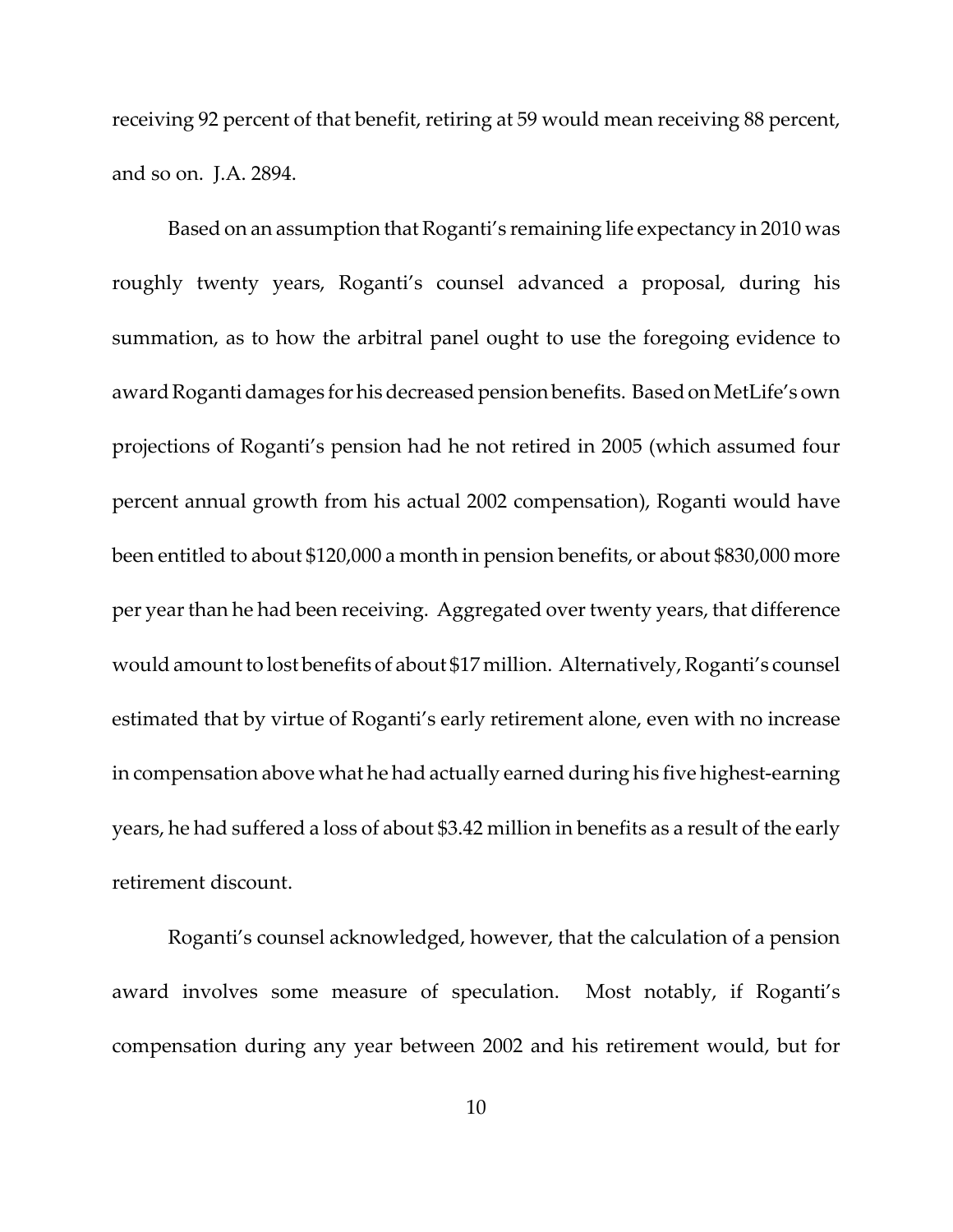MetLife's unlawful pay reductions, have been higher than the compensation he earned during one of his prior five highest-earning years, that higher figure would properly replace the lower one for calculating his pension. Thus, as an alternative, Roganti's counsel suggested that the panel could avoid calculating Roganti's pension by simply deciding what Roganti would have earned while still employed through age 62 (*i.e.,* by choosing a back pay award), and then instructing MetLife to determine Roganti's entitlement to pension benefits based on that increase in compensation. As he put it:

But once again, I don't want to be unduly speculative. So to the extent this panel has concerns about awarding front pay in specific amounts, I submit that an award should be rendered which says assume Ron had earned such and such through the date of his retirement at 62 and, MetLife, give him the appropriate pension amounts based on that. Met can adjust its pension.

. . . .

. . . [T]o completely eliminate the speculation, the answeris to have Met adjust Ron's pension based on a retirement of 62 and based on earnings of either 2 million or 1.5 million or some other higher or lower figure through 62. This panel can do that. They can order Met to adjust Ron's pension accordingly or to buy an annuity so that he receives those payments for the rest of his life . . . .

J.A. 2290.

The panel's chairman, making clear that neither side "should infer anything from [the] question," then inquired whether the proposed "front pay part of [the]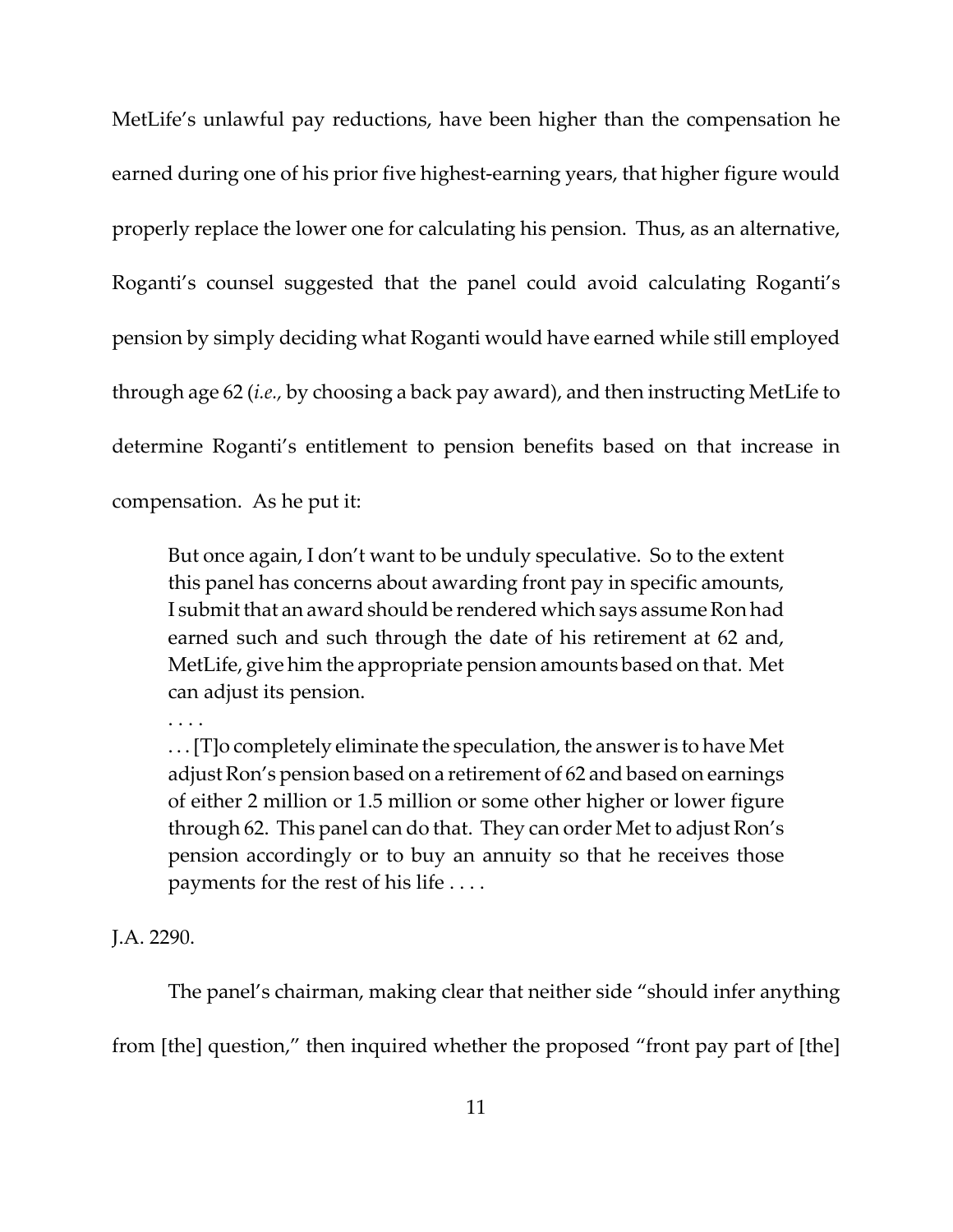calculation," representing the loss of pension payments into the future, shouldn't be discounted to the present value of such payments, "if it is going to be reduced into an award." J.A. 2291. Roganti's counsel agreed that this was necessary, that "[t]his should be present valued, this \$17 million if you are going to award it that way." J.A. 2291. He added, "that was one of the reasons I was addressing to the panel the alternative possibility of Met issuing its own annuity, adjusting the figures accordingly according to what Ron's compensation would be if he worked to 62." J.A. 2291. The panel chairman then concluded this discussion by noting that "under the scenario that we give you everything you want," the chairman himself could do the discounting: "I mean, I have a calculator, I could do it." J.A. 2291.

On August 28, 2010, the FINRA panel issued an award in Roganti's favor. Consistent with the first above‐quoted paragraph in Roganti's statement of claim, the award noted that Roganti had requested "unspecified compensatory damages, unspecified punitive damages, an accounting of R. Roganti & Associates' revenues and expenses, appropriate back pay, front pay and reimbursement for lost benefits, attorneys' fees, costs, disbursements, interest, and such further and additional relief as the Panel may deem just and proper." J.A. 63. The arbitration panel further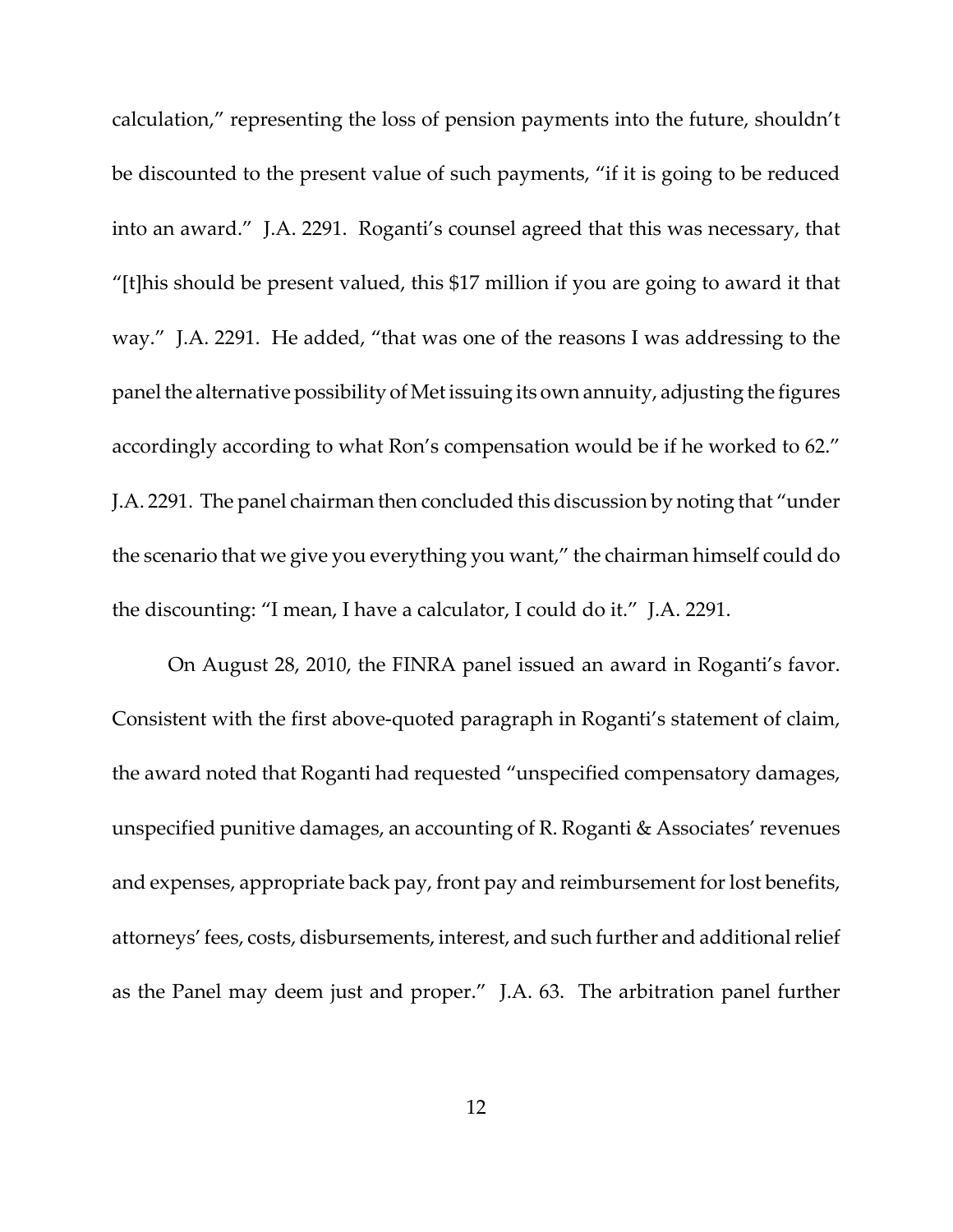noted that Roganti had requested compensatory damages in the range of \$11,483,000

to \$32,764,506. Under the heading "Award," the award stated simply:

After considering the pleadings, the testimony and evidence presented at the hearing, the Panel has decided in full and final resolution of the issues submitted for determination as follows:

1. [MetLife] is liable for and shall pay to [Roganti] compensatory damages in the amount of \$2,492,442.07 above its existing pension and benefit obligation to [Roganti].

2. Any and all relief not specifically addressed herein, including punitive damages, is denied.

J.A. 64. The award did not state the basis on which the panel had found MetLife liable, did not say what the "compensatory damages" were intended to compensate Roganti *for*, did not allocate the damages to particular years of Roganti's employment, and did not instruct MetLife to recalculate Roganti's pension benefits based on the award or to purchase an annuity.

On March 24, 2011 (roughly seven months after the panel issued its award), Roganti filed a benefits claim with MetLife, in its capacity as administrator of the Plans, arguing that the award was compensation for income that MetLife had unlawfully denied him while he was employed there, and that this increase in his pre‐retirement earnings justified an increase in his benefits under the Plans.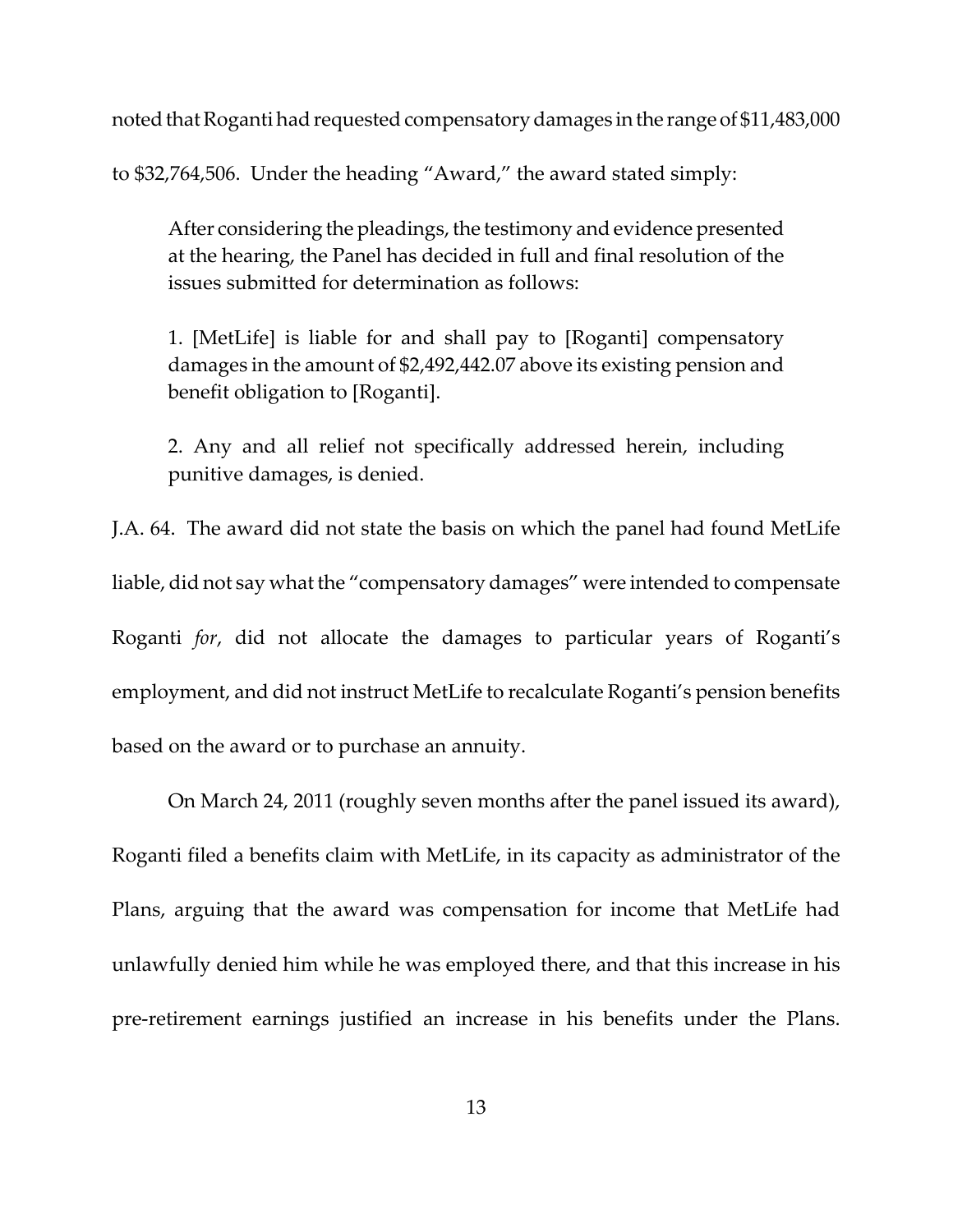Roganti's claim was denied, first on June 16, 2011 by Karen Dudas, and then, after Roganti appealed Dudas's decision, on August 30, 2011 by Andrew Bernstein, MetLife's Plan Administrator. Dudas and Bernstein informed Roganti that an award of general "compensatory damages" was not benefits‐eligible compensation under the Plans, and that nothing in the award indicated that it was intended to compensate him for wages he should have earned during his employment at MetLife, much less for wages attributable to particular years of service. $^5\,$  As Dudas explained:

In the Relief Requested section of the Award document, "compensatory damages" are mentioned separately from back pay, front pay and reimbursement for lost benefits. The Award document specifically states that any and all relief not specifically addressed is denied. Rather than requiring the Award be included in your compensation earned as an Employee (by requiring treatment as back pay) or included in benefit eligible compensation, the Award document specifically labels the relief as "compensatory damages" (separate and apart from any pension and benefit obligation) and denies any and all

 $5$  Attribution of benefits-eligible compensation to a particular year of employment is pertinent principally because, as previously noted, Roganti's pension (approximately \$610,000 per year prior to this litigation) is based on the average of his highest five years of earnings during the fifteen years preceding his retirement. Thus, as Dudas stated, "even assuming that the Award or any part thereof would be considered Annual Compensation under the Retirement Plans in order to calculate the appropriate benefits, . . . [i]n the absence of an allocation to a particular year or over particular years it is not clear what, if any, impact on benefit accruals the Award would have." J.A. 831.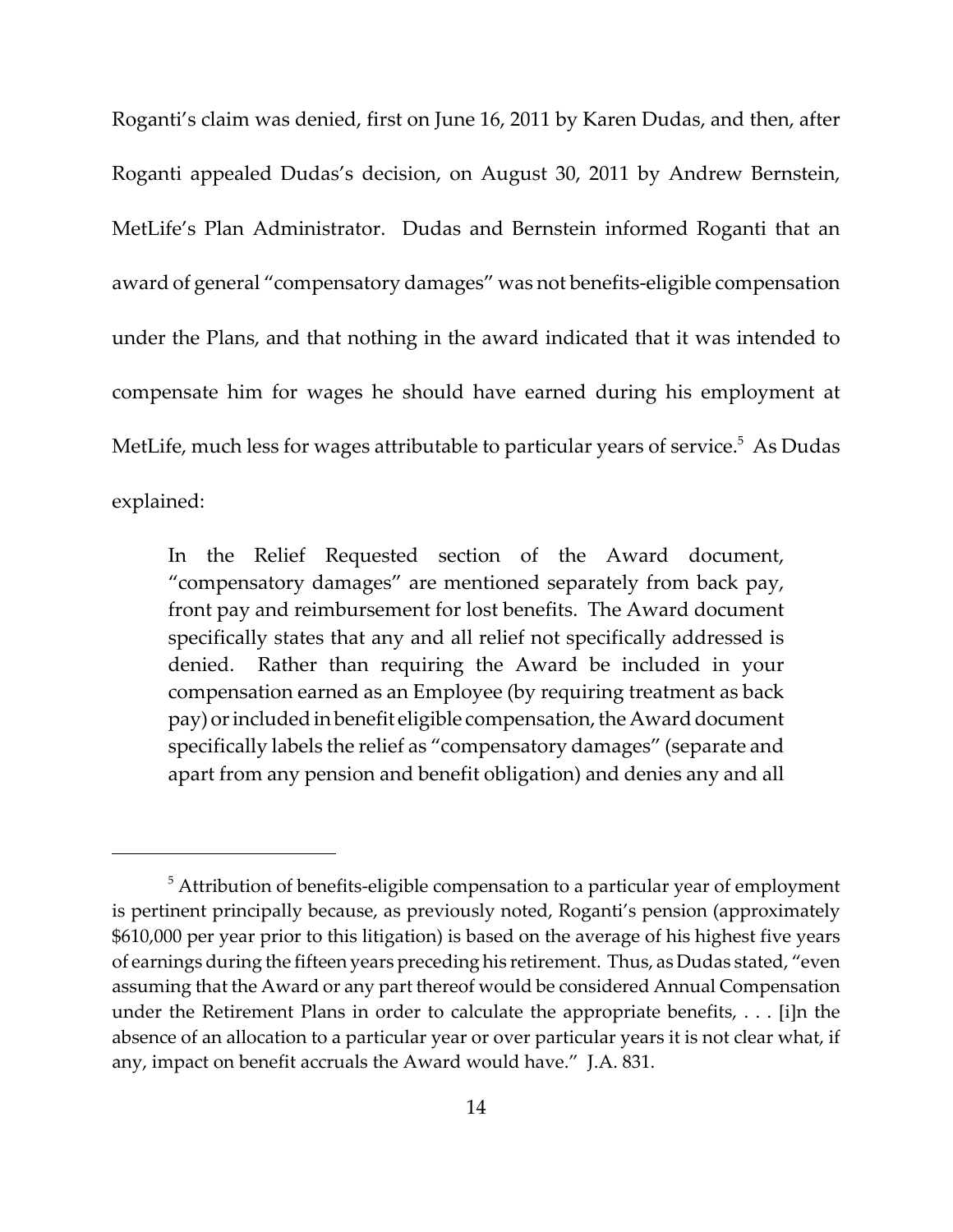other types of requested relief—including categorization of the award as back pay, front pay or reimbursement for lost benefits.

J.A. 830. Accordingly, MetLife concluded, "[w]e do not see a reasonable basis in the Award document for treating the Award as benefit eligible compensation earned while you were an Employee." J.A. 832.

Roganti commenced this action in the United States District Court for the Southern District of New York on January 9, 2012, after his appeal at MetLife had been denied. His complaint alleged that in denying his benefits claim, MetLife had violated the terms of the Plans (so Roganti was entitled to relief under ERISA) as well as the anti-retaliation provisions of both SOX and the Dodd–Frank Wall Street Reform and Consumer Protection Act ("Dodd–Frank"), Pub. L. No. 111‐203, 124 Stat. 1376 (2010) (codified in relevant part at 15 U.S.C. § 78u‐6). The parties stipulated to the dismissal of the Dodd–Frank claim on April 30, 2012. MetLife then moved to dismiss the ERISA and SOX claims for failure to state a claim, and on the ground that they were barred by res judicata and collateral estoppel because Roganti had already sought increased pension benefits from the FINRA panel.

On June 18, 2012, the district court issued an opinion dismissing the SOX claim for failure to state a claim, but denying MetLife's motion to dismiss the ERISA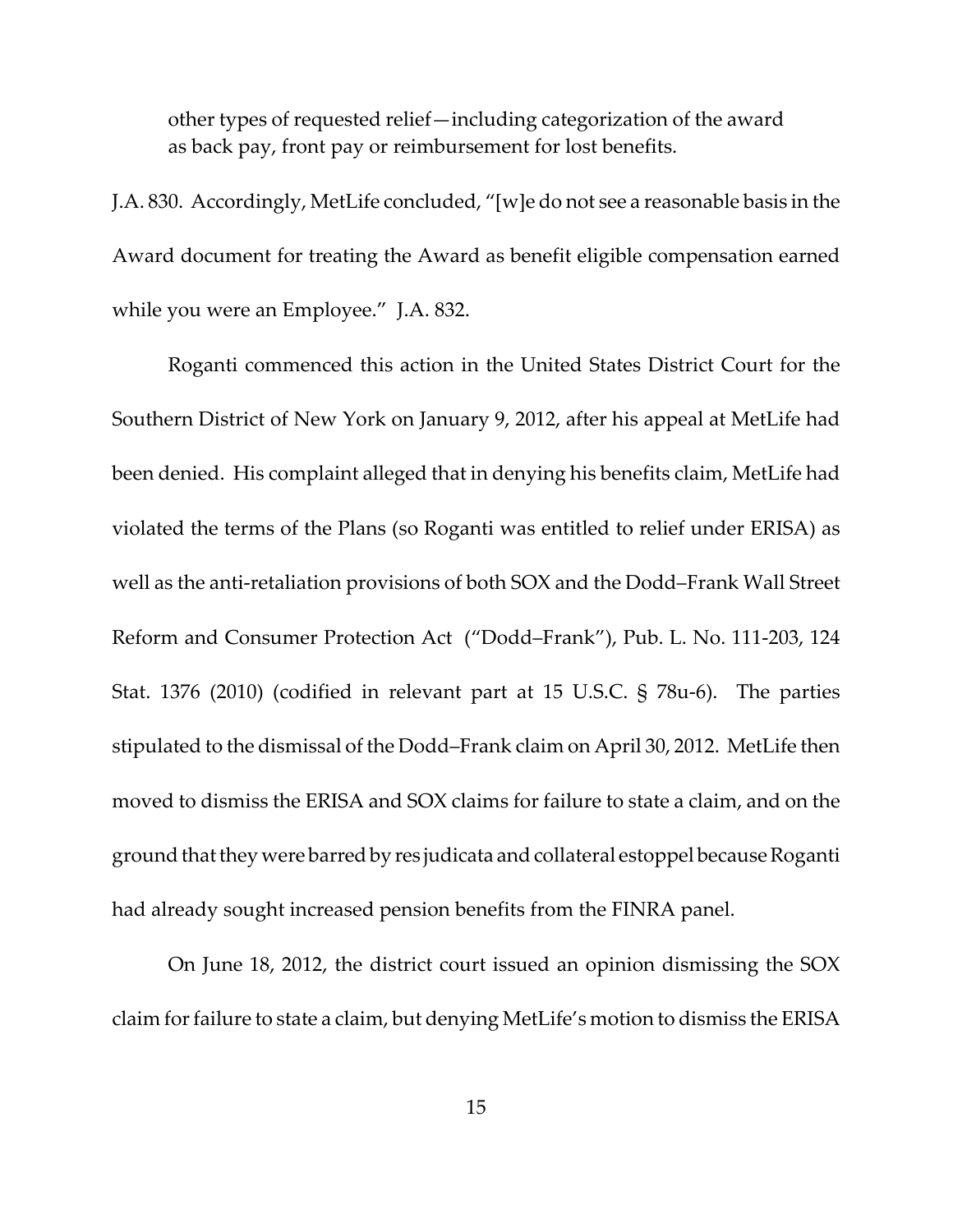claim. *Roganti v. Metro. Life. Ins. Co.*, No. 12 Civ. 161 (PAE), 2012 WL 2324476 (S.D.N.Y. June 18, 2012) ("*Roganti I*"). With respect to the latter claim, the district court held that if the FINRA award represented back pay, then it would be benefits‐ eligible compensation under the Plans. *Id.* at \*6. But because the language of the award itself "d[id] not come close to reliably resolving whether or not the award represented back pay," the district court found it necessary to remand the case to MetLife, as plan administrator, to conduct "a close review of the arbitral record" and determine based on that review "whether or not the award represented back pay."<sup>6</sup> *Id.* at \*8. (Although the relevant arbitration procedures permitted Roganti to seek clarification of the award from the arbitrators, the three‐month period for doing so had passed. *Id.*) The district court issued an order remanding to MetLife on June 29, 2012. Special App'x 17–19.

On remand, MetLife's Bernstein adhered to his earlier determination. In a submission dated September 14, 2012, he stated that despite having reviewed the arbitration hearing transcript and exhibits, he had uncovered neither "evidence . . .

 $6$  The district court rejected MetLife's res judicata and collateral estoppel arguments on the ground that Roganti's claim in this federal action arose after the arbitration and, therefore, that Roganti could not have had a "full and fair opportunity to litigate that issue in the prior arbitral forum." *Roganti I*, 2012 WL 2324476, at \*4–5.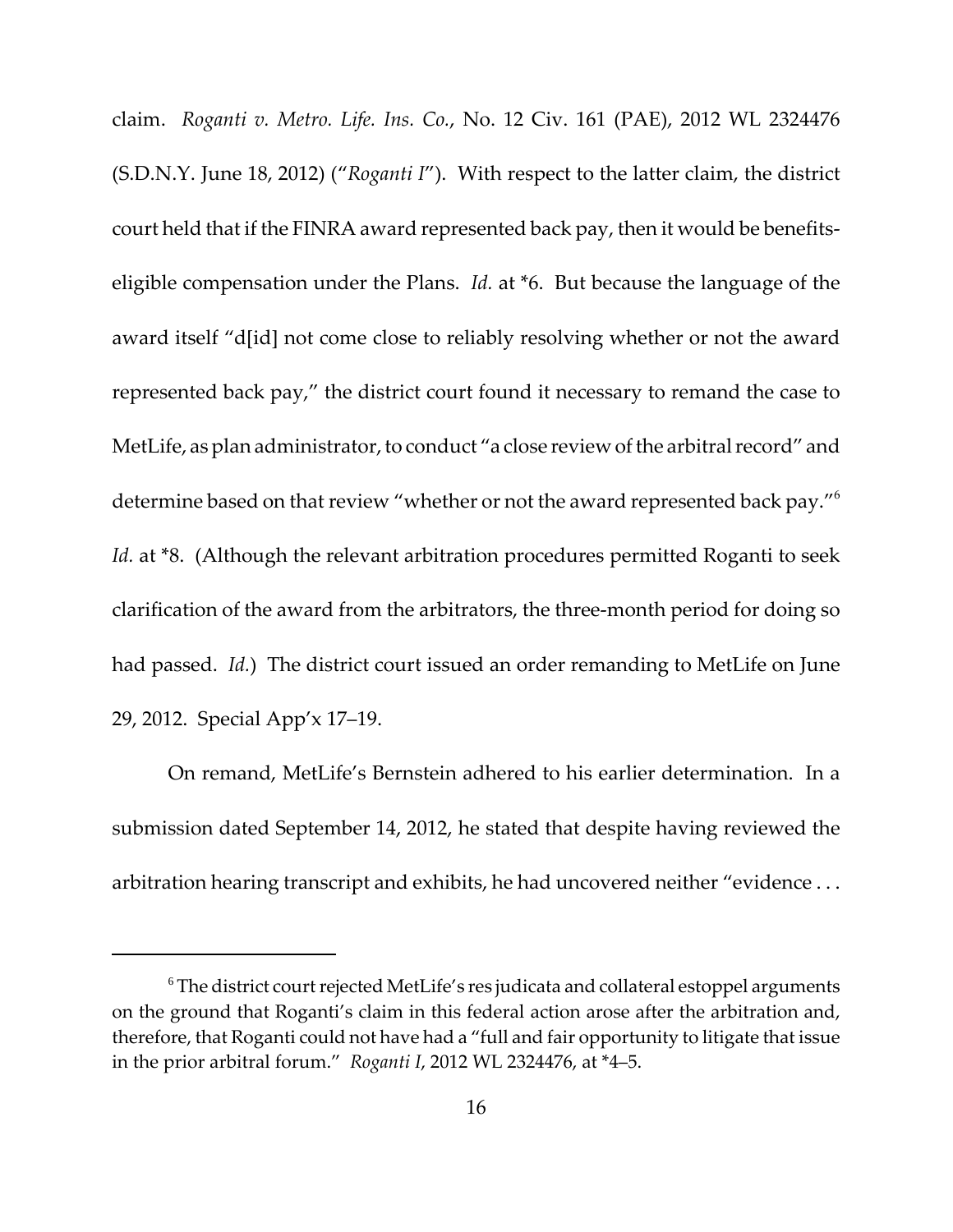of any mathematical or formulaic calculation that would allow [him] to identify the specific nature of the Award," nor "evidence of the arbitrat[ion] panel's intent to consider any potential award as eligible for consideration when determining Roganti's retirement benefits." J.A. 2897. In the absence of such evidence, Bernstein reasoned that the panel's failure to indicate that it was awarding Roganti only back pay—even though it knew he was seeking to recover for his reduced pension benefits—reflected a conscious choice by the panel to "award[] an amount in the form of compensatory damages . . . to take care of *all* of Roganti's claims during the arbitration." J.A. 2900 (emphasis added).

In light of Bernstein's submission, the parties agreed to have the district court resolve their dispute by way of a summary bench trial on a stipulated factual record. On September 25, 2013, the district court issued an opinion agreeing with Roganti that the award represented back pay and holding that Bernstein's decision reaching the opposite conclusion was arbitrary and capricious. *Roganti v. Metro. Life Ins. Co.*, 972 F. Supp. 2d 658 (S.D.N.Y. 2013) ("*Roganti II*").

In concluding that the award was back pay, the district court adopted what it viewed as a "coherent explanation" proffered by Roganti for what the award represented. *Id.* at 668. Specifically, if the panel had (1) assumed, consistent with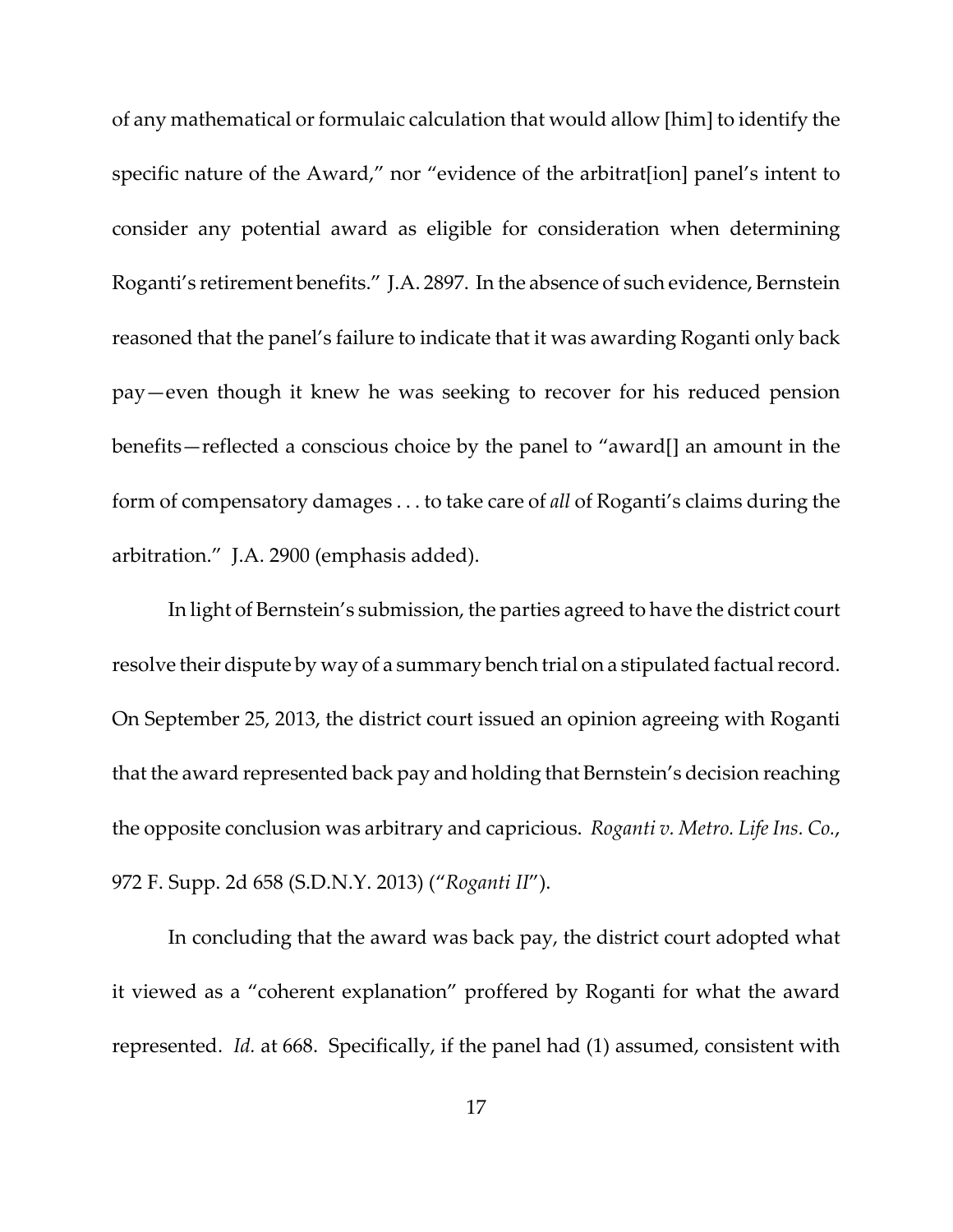Roganti's second back pay scenario, that his pay would have remained flat at its 2002 level of \$1.506 million; (2) declined to credit his testimony that he would not have retired in 2005 but for the retaliatory pay reductions; and (3) awarded him the difference between \$1.506 million annually and his actual earnings from 2003 to his retirement in 2005, then the resulting award would have been \$2,492,461.53—just \$19.46 more than the panel actually awarded him. *Id.* at 668–69. Because Bernstein had failed either to rebut this theory or offer his own account of what the award represented, the district court held that he had acted arbitrarily and capriciously. *Id.* at 670–73. The court therefore ordered MetLife to adjust Roganti's benefits to incorporate the award as benefits‐eligible compensation. *Id.* at 675. It also denied Roganti's request for attorney's fees. *Id.* at 674–75.

On October 29, 2013, MetLife provided Roganti with a calculation of the judgment due to him as a result of the district court's September 2013 opinion. On November 14, 2013, the district court issued a short opinion rejecting certain challenges that Roganti had made to this calculation, directing judgment in Roganti's favor in the amount of \$761,051 (plus interest) for previous benefits payments that he had not received, and ordering MetLife to incorporate the arbitration award into Roganti's 2003–2005 benefits‐eligible compensation for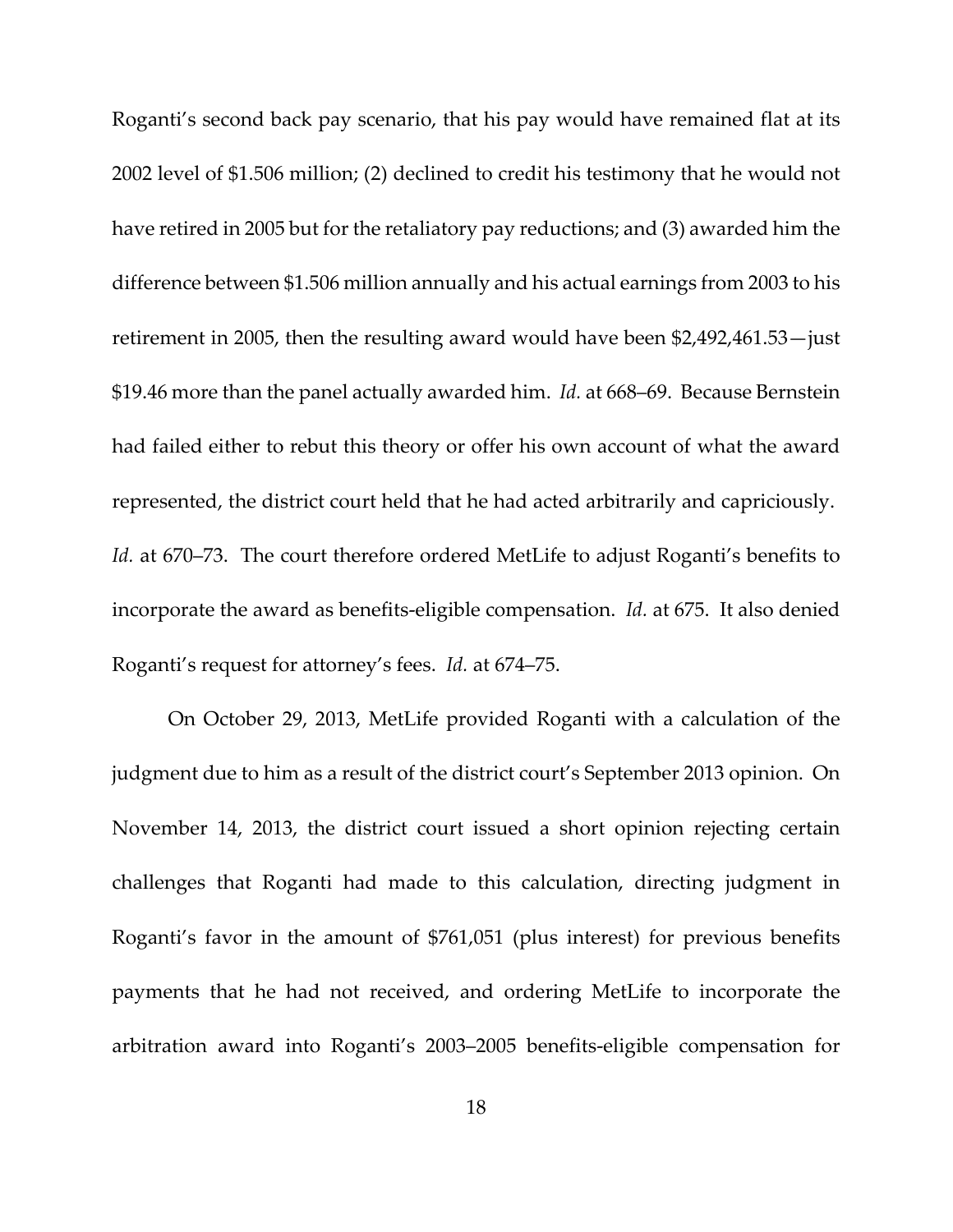purposes of calculating his benefits going forward. *Roganti v. Metro. LifeIns.Co.*, No. 12 Civ. 161 (PAE), 2013 WL 6043917 (S.D.N.Y. Nov. 14, 2013) ("*Roganti III*"). Judgment was entered on November 22, 2013. MetLife filed a timely notice of appeal, and Roganti timely cross‐appealed from the district court's denial of his request for attorney's fees. We have jurisdiction under 28 U.S.C. § 1291.

### **DISCUSSION**

Our review of a decision following a bench trial on stipulated facts is de novo, at least where, as here, the district court reached legal conclusions based on its review of the record and did not hear witness testimony or make credibility determinations. *See Miles v. Principal Life Ins. Co.*, 720 F.3d 472, 485 (2d Cir. 2013).

ERISA creates a private right of action to enforce the provisions of retirement plans. *See* 29 U.S.C. § 1132(a)(1)(B). The Supreme Court has held that plan administrators' decisions on benefits eligibility must be evaluated pursuant to principles of trust law, which "make a deferential standard of review appropriate when a trustee exercises discretionary powers." *Firestone Tire & Rubber Co. v. Bruch*, 489 U.S. 101, 111 (1989); *see* Restatement (Second) of Trusts § 187 (1959). Accordingly, where (as in this case) the relevant plan vests its administrator with discretionary authority over benefits decisions, *see supra* note 2, the administrator's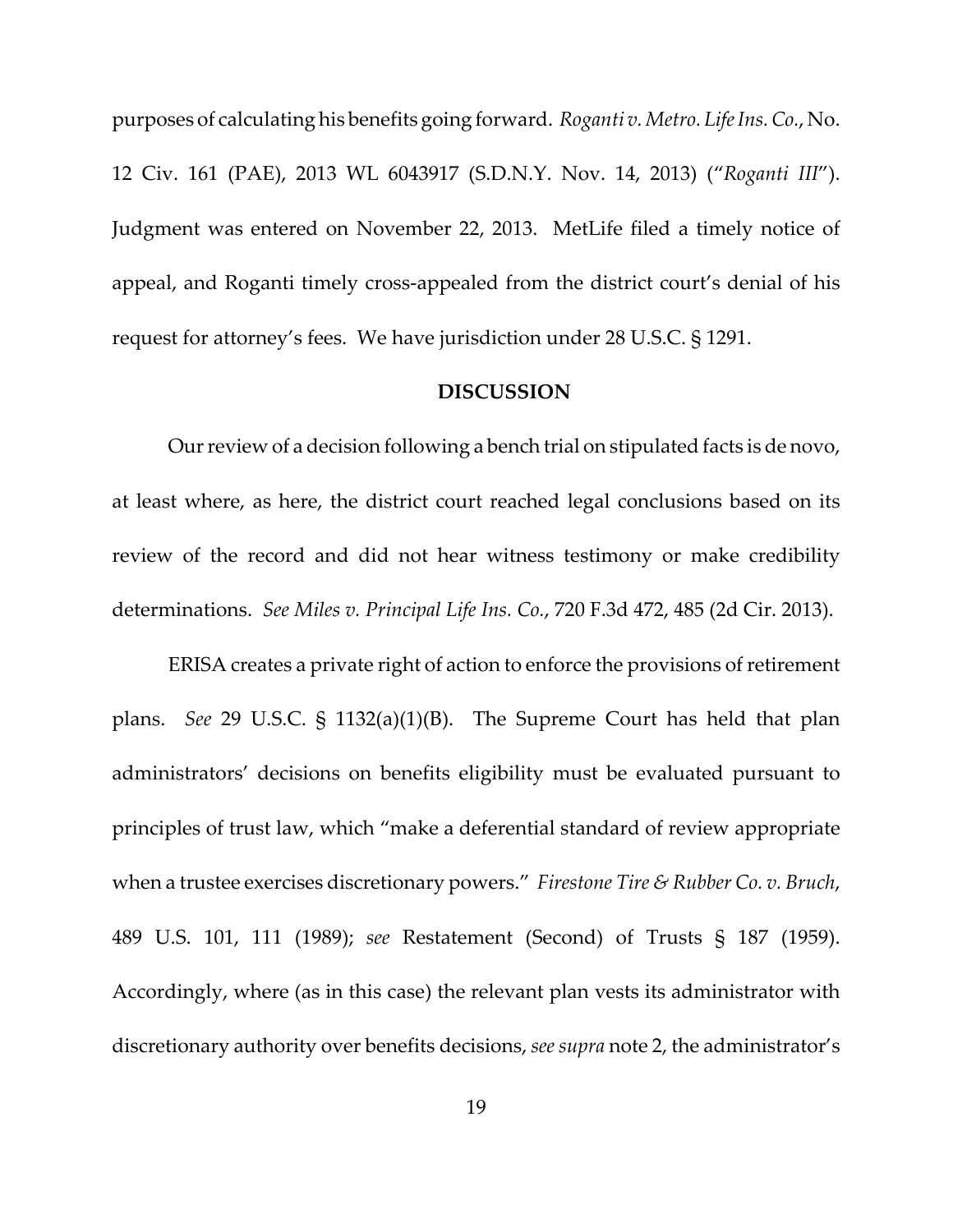decisions may be overturned only if they are arbitrary and capricious. *See Pagan v. NYNEX Pension Plan,* 52 F.3d 438, 441 (2d Cir. 1995).<sup>7</sup> In this context, arbitrary and capricious means "without reason, unsupported by substantial evidence or erroneous as a matter of law." *Id.* at 442 (quoting *Abnathya v. Hoffman–La Roche, Inc.*, 2 F.3d 40, 45 (3d Cir. 1993), *abrogated on other grounds by Metro. Life Ins. Co. v. Glenn*, 554 U.S. 105 (2008)) (internal quotation marks omitted). This standard is "highly deferential," and "the scope of judicial review is narrow." *Celardo v. GNY Auto. Dealers Health & Welfare Trust*, 318 F.3d 142, 146 (2d Cir. 2003).

<sup>&</sup>lt;sup>7</sup> Some authority arguably suggests that an administrator's interpretation of an arbitral award is more appropriately reviewed de novo. *See Hogan v.RaytheonCo.*, 302 F.3d 854, 856 (8th Cir. 2002) (holding that de novo review was appropriate where administrator's decision turned on interpretation of divorce decree); *Dial v. NFL Player Supplemental Disability Plan*, 174 F.3d 606, 611 (5th Cir. 1999) (prescribing de novo review for plan administrators' interpretation of a contract and a domestic relations order);*see also Weil v. Ret. Plan Admin. Comm. of Terson Co.*, 913 F.2d 1045, 1049 (2d Cir. 1990) (applying de novo review where administrator's decision turned on a "question of law"), *vacated in part on other grounds on reh'g*, 933 F.2d 106 (2d Cir. 1991). Here, we discern no clear reason to apply de novo review from the text of the Plans, from principles of trust law, or from ERISA's purposes. *See Conkright v. Frommert*, 559 U.S. 506, 512 (2010) (indicating that the appropriate standard forreviewing an administrator's benefits determination depends on these three variables). Regardless, apart from his argument that MetLife operated under a conflict of interest, *see infra* pp. 37‐39, Roganti does not dispute that we should review MetLife's decision under the arbitrary-and-capricious standard. Any such argument is therefore forfeited. *See Presidential Gardens Assocs. v. United States ex rel. Sec'y of Hous. & Urban Dev.*, 175 F.3d 132, 141 (2d Cir. 1999).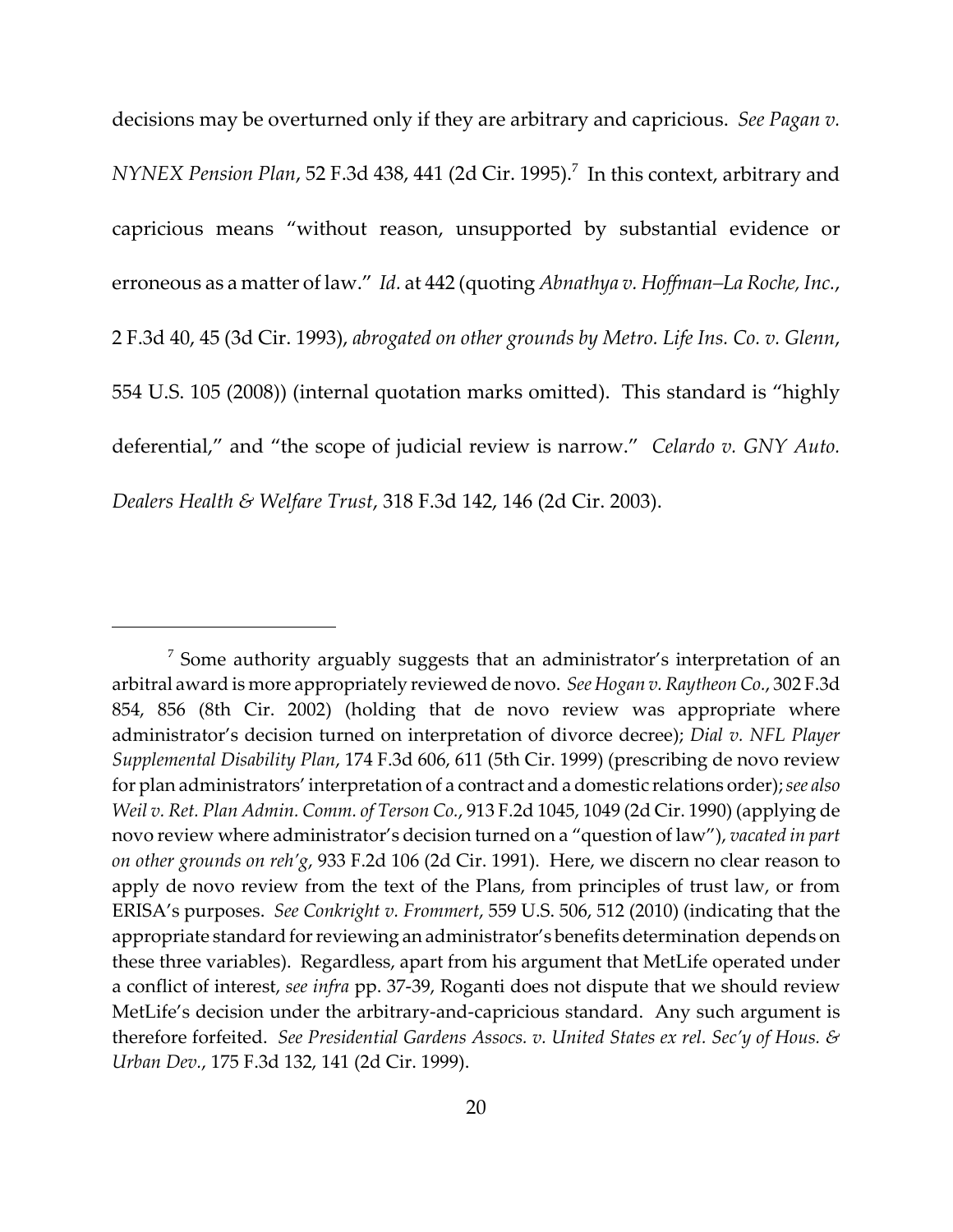On appeal, MetLife does not contest the district court's holding that *if* the FINRA award represented wages that Roganti would have earned at MetLife but for the unlawful reduction in his compensation—*i.e.,* if the award represented back pay—then the award was benefits‐eligible. *See Roganti I*, 2012 WL 2324476, at \*6 ("Although Roganti was no longer employed at the time of the award, if that award represented back pay to compensate him for services rendered while he was a MetLife employee, such compensation would properly be included in benefits calculations."). Accordingly, the question before us is whether MetLife was arbitrary and capricious in rejecting Roganti's contention that the FINRA award did, in fact, represent back pay.

Roganti argues, and the district court held, that MetLife's denial of his claim was arbitrary and capricious because it is sufficiently evident that the FINRA award represents back pay for the period starting in 2003 and ending upon Roganti's retirement in 2005. As noted, Roganti's theory is that the FINRA panel (1) rejected his contention that he would not have retired in 2005 had his compensation not decreased; (2) assumed that, but for the unlawful reduction in his pay, his annual compensation from 2003 to 2005 would have equaled his 2002 compensation of \$1.506 million; and (3) awarded him the difference between that "but for" amount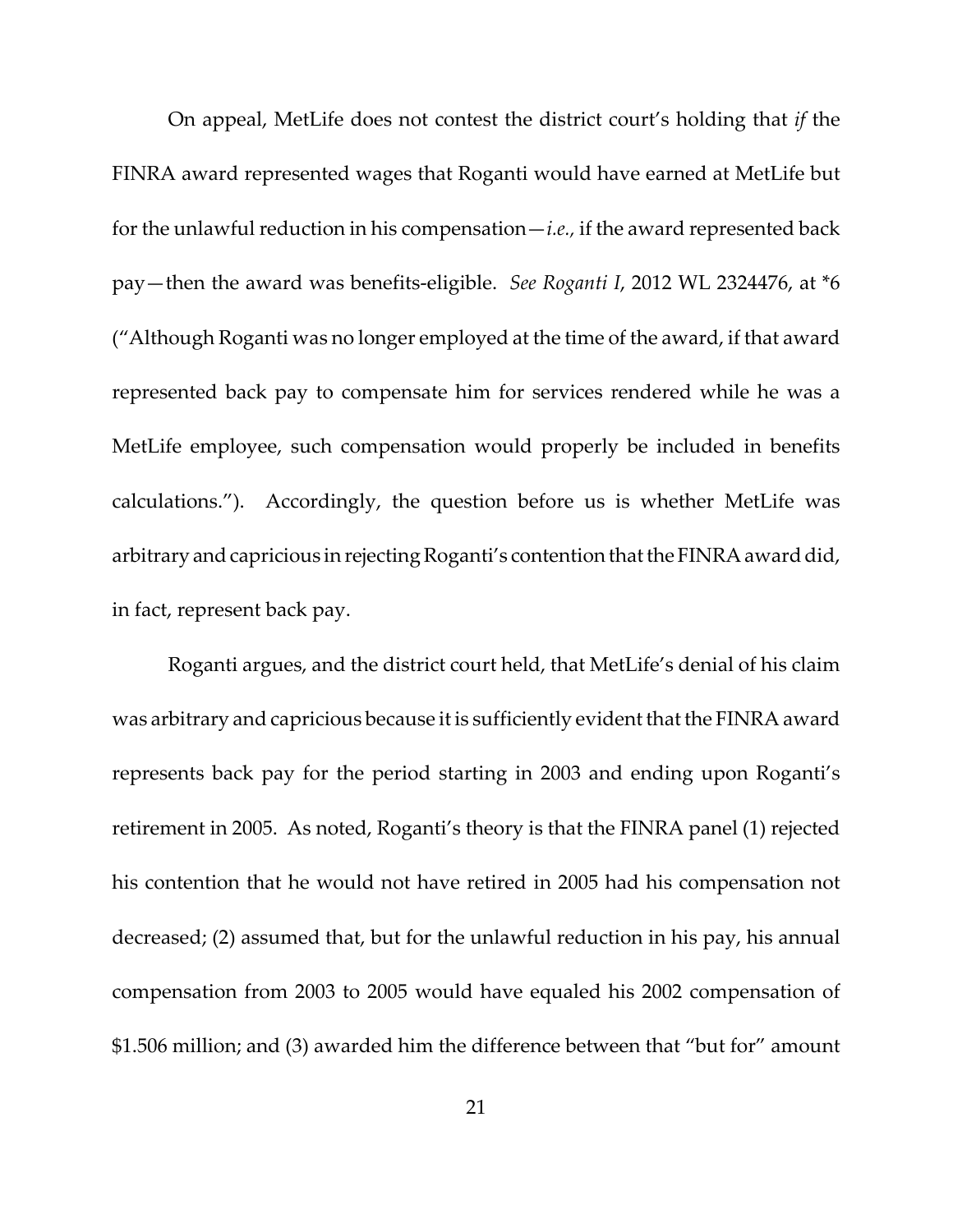and his actual earnings from 2003 to 2005, and nothing else. That theory—under which the award necessarily constitutes back pay—predicts a dollar figure that is \$19.46 higher than the amount of the actual award. The district court faulted MetLife for rejecting Roganti's "convincing explanation for the Award" without offering its own competing explanation of what the award represented. *Roganti II*, 972 F. Supp. 2d at 672. MetLife argues that this was error, and for the following reasons, we agree.

#### **A.**

An ERISA plan administrator such as MetLife owes a fiduciary duty not just to the individual participant or beneficiary whose claim is under review, but to all of the participants and beneficiaries of the plan. *See* 29 U.S.C. § 1104(a)(1); *Morse v. Stanley*, 732 F.2d 1139, 1144–45 (2d Cir. 1984). As a result, "ERISA requires a balance between 'the obligation to guard the assets of the trust from improper claims [and] the obligation to pay legitimate claims.'" *Harrison v. Wells Fargo Bank, N.A.*, 773 F.3d 15, 20 (4th Cir. 2014) (quoting *LeFebre v. Westinghouse Elec. Corp.*, 747 F.2d 197, 207  $(4th Cir. 1984)$ ). In striking this balance with respect to a particular claim, a fiduciary must, among other things, assess whether the claimant has furnished sufficient evidence that he is entitled to the benefits he seeks.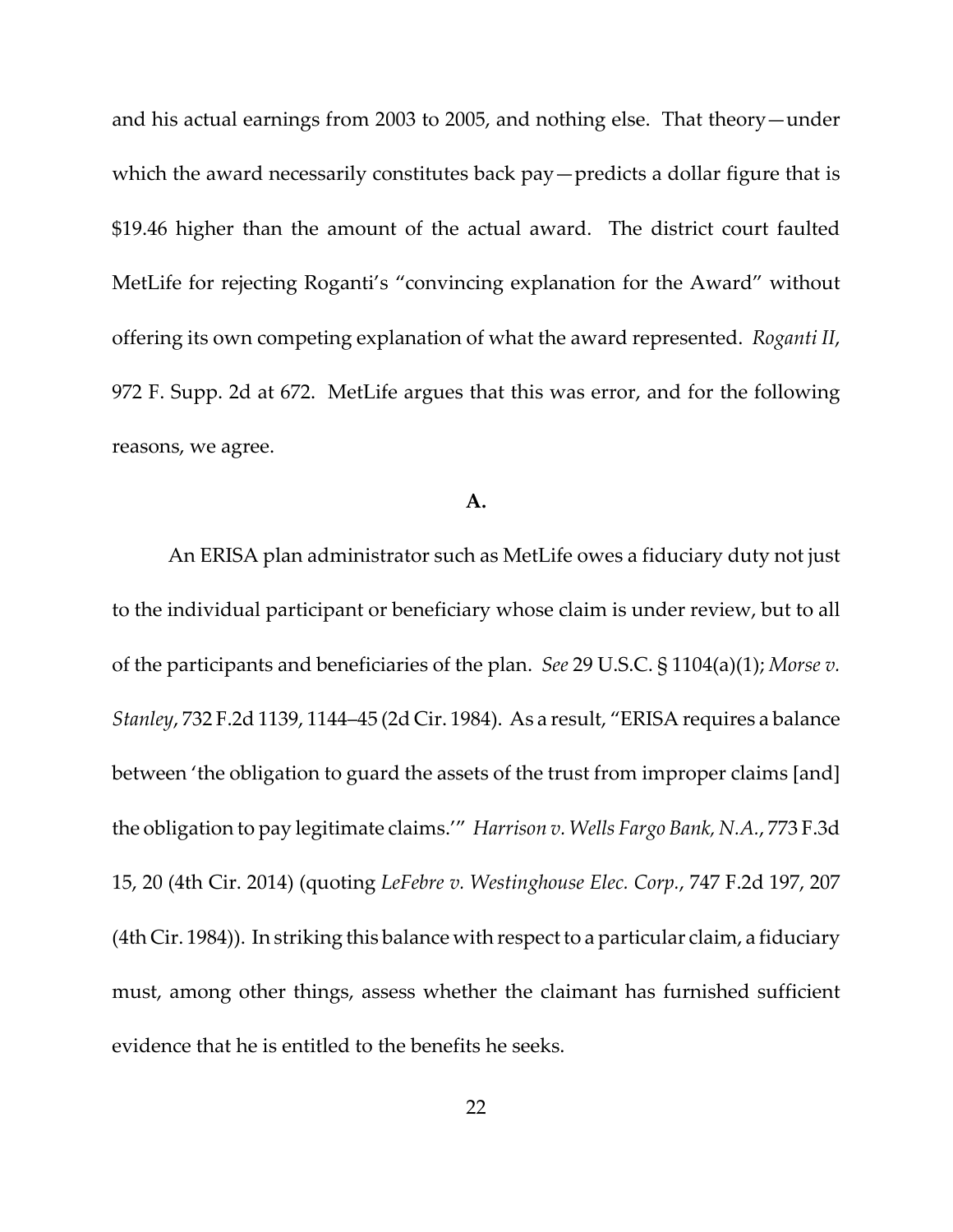On the one hand, "[p]lan administrators . . . may not arbitrarily refuse to credit a claimant's reliable evidence." *Black & Decker Disability Plan v. Nord*, 538 U.S. 822, 834 (2003). But it is also true that administrators may exercise their discretion in determining whether a claimant's evidence is sufficient to support his claim. For instance, in cases where the evidence conflicts, an administrator's conclusion drawn from that evidence that a claim should be denied will be upheld unless the evidence points so decidedly in the claimant's favorthatit would be unreasonable to deny the claim on the basis of the evidence cited by the administrator. *Compare Tocker v. Philip Morris Cos.*, 470 F.3d 481, 490–91 (2d Cir. 2006) (upholding administrator's determination that plaintiff was not a participating employee under the plan where "ample evidence" suggested that he had been terminated, though there was "also evidence that [he] was not terminated"), *and Hobson v. Metro. Life Ins. Co.*, 574 F.3d 75, 89–90 (2d Cir. 2009) (rejecting argument that administrator erred in concluding that the claimant was not disabled based on its weighing of competing medical evaluations), *with McCauley v. First Unum Life Ins. Co.*, 551 F.3d 126, 138 (2d Cir. 2008) (concluding that administrator's "reliance on one medical report . . . to the detriment of a more detailed contrary report without further investigation was unreasonable"), *and Durakovic v. Bldg. Serv. 32 BJ Pension Fund*, 609 F.3d 133, 140 (2d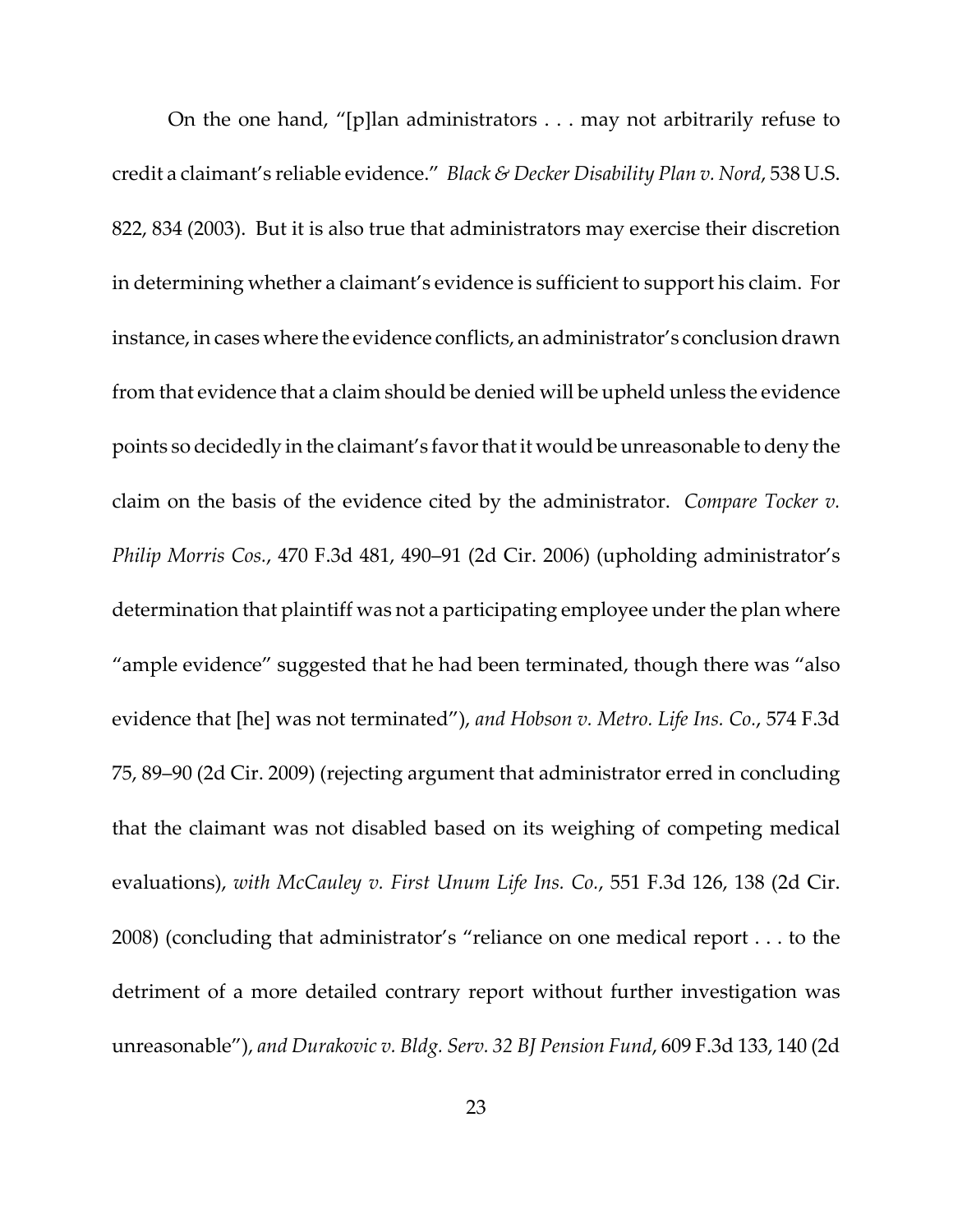Cir. 2010) (holding that funds' reasoning was inappropriately "one‐sided" where funds "summarily dismissed" a report by the claimant's vocational expert, "which was vastly more detailed and particularized than the report on which the Funds relied"). Put differently, if the administrator has cited "substantial evidence" in support of its conclusion, the mere fact of conflicting evidence does not render the administrator's conclusion arbitrary and capricious. *See Durakovic*, 609 F.3d at 141 (defining "substantial evidence" as "such evidence that a reasonable mind might accept as adequate to support the conclusion reached by the administrator" (quoting *Celardo*, 318 F.3d at 146)).

In other cases, the record evidence may not conflict—the only available evidence may, in fact, point in the claimant's favor—but it may nonetheless be permissible for the plan administrator to conclude that the evidence is insufficient to support the claim. *See Juliano v. Health Maint. Org.*, 221 F.3d 279, 287–88 (2d Cir. 2000) (explaining that an ERISA claimant bears the burden of establishing his entitlement to benefits).8 For instance, in *Jiras v. Pension Plan of Make‐Up Artist &*

<sup>&</sup>lt;sup>8</sup> The nature of a claimant's burden may depend in part on the specific terms of the plan at issue. *See Gaither v. Aetna Life Ins. Co.*, 394 F.3d 792, 804 (10th Cir. 2004); *see also Hobson*, 574 F.3d at 88 (holding that plan administrator could appropriately require objective medical evidence supporting disability claim where "[s]uch a requirement is not contradicted by any provision of [the administrator's] own policy"). In this case, the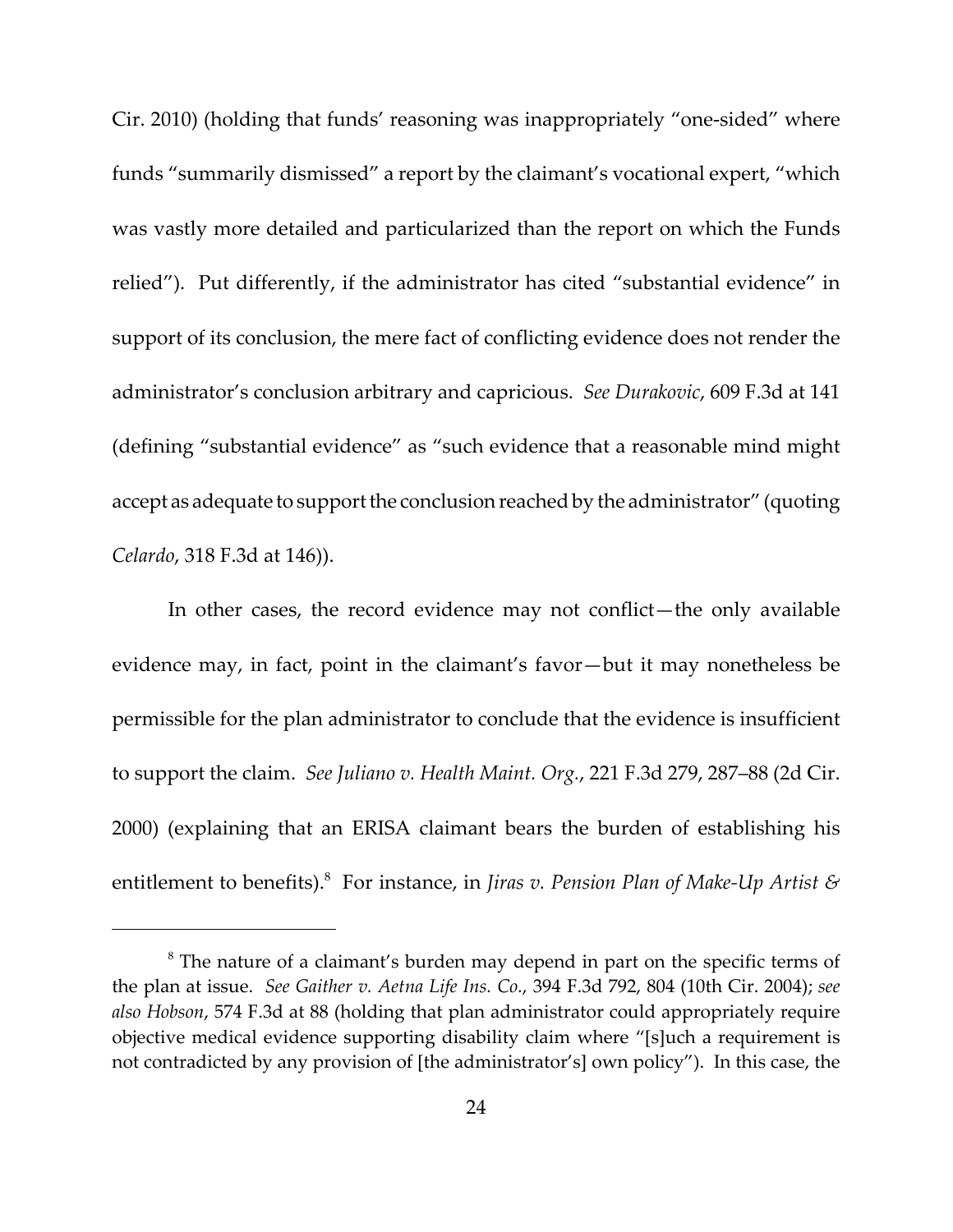*Hairstylists Local 798*, the plaintiff's claim for pension benefits turned on whether he had worked in 1964 or 1965 for a union employer that contributed to the fund. 170 F.3d 162, 163–64 (2d Cir. 1999). We held that it was not arbitrary and capricious for the plan administrator to deny the plaintiff's claim, given that the only evidence of his union employment over that period was an unsubstantiated affidavit from an unreliable witness. *See id.* at 166.

Under certain circumstances, it may be arbitrary and capricious for the administrator to reject a claimant's evidence as inadequate without making a reasonable effort to develop the record further. *See Gaither v. Aetna Life Ins. Co.*, 394 F.3d 792, 808 (10th Cir. 2004) ("An ERISA fiduciary presented with a claim that a little more evidence may prove valid should seek to get to the truth of the matter."); *Miller v. United Welfare Fund*, 72 F.3d 1066, 1073 (2d Cir. 1995) (faulting fund for not seeking evidence to confirm whether its "speculation" as to plaintiff's need for a private nurse was correct). Ultimately, however, "[t]he rule is one of reason," and "[n]othing . . . requires plan administrators to scour the countryside in search of evidence to bolster a petitioner's case." *Harrison*, 773 F.3d at 22; *see also O'Reilly v.*

parties have not called our attention to any provision in the Plans that might affect Roganti's evidentiary burden, so we will confine our discussion to "the minimum standards of ERISA." *Gaither*, 394 F.3d at 804.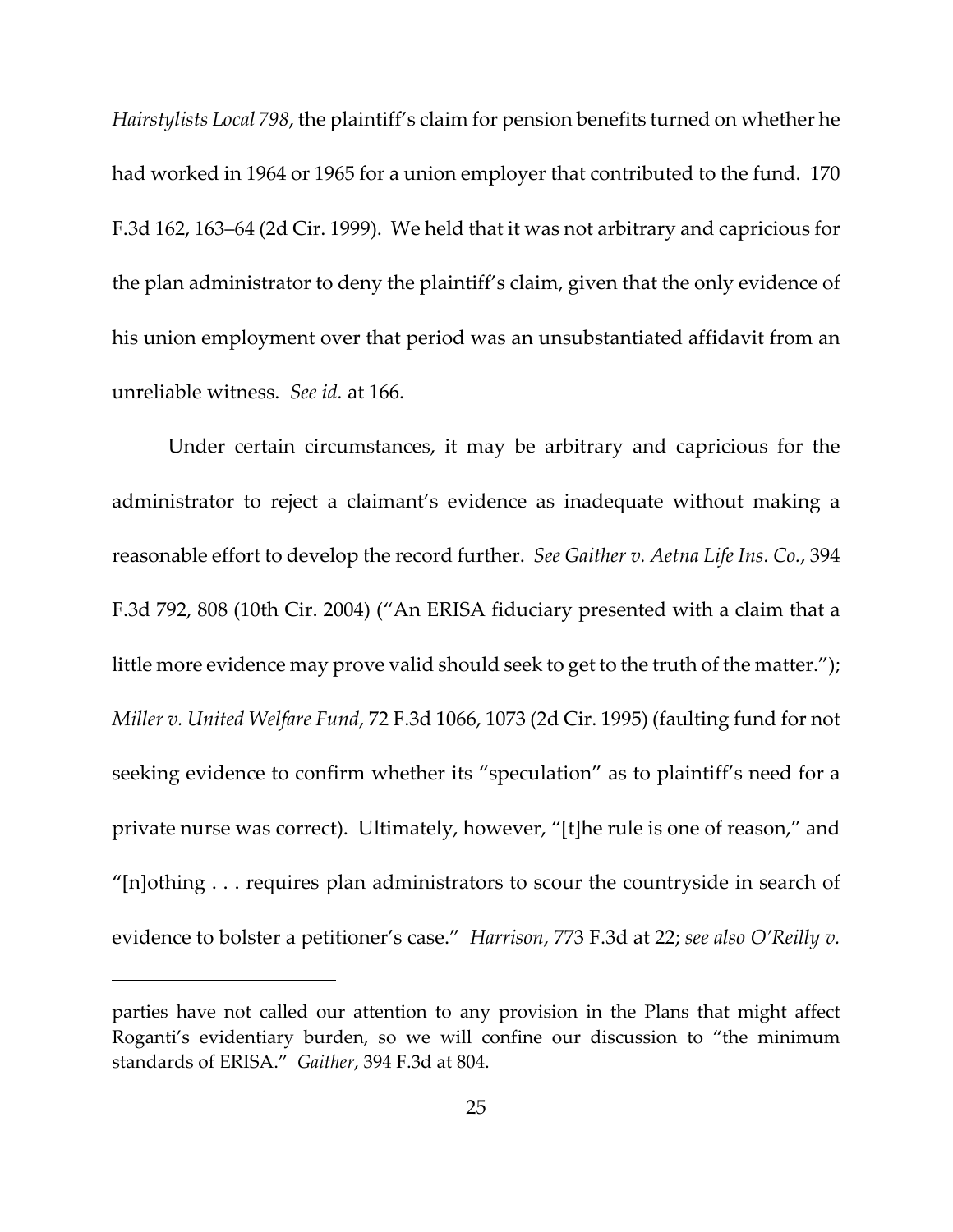*Hartford Life & Accident Ins. Co.*, 272 F.3d 955, 961 (7th Cir. 2001) (explaining that ERISA requires a "reasonable inquiry," not a "full‐blown investigation" (internal quotation marks omitted)). Thus, a claimant's evidence may simply be insufficient to establish his entitlement to benefits, even in the absence of evidence tending to refute his theory of entitlement. *See, e.g.*, *Jiras*, 170 F.3d at 166.

#### **B.**

In this case, it is undisputed that Roganti offered no direct evidence that the FINRA award represents back pay, and that the time for seeking clarification of the award from the arbitral panel was allowed to pass. Accordingly, the question is whether it was arbitrary and capricious for MetLife to determine that Roganti failed to establish his entitlement to additional pension benefits based (as Roganti's claim was) solely on inferences that Roganti urged should be drawn from the materials that MetLife reviewed in assessing his claim. In light of the principles described above, we conclude that MetLife's determination was not arbitrary and capricious.

With his initial claim to MetLife, Roganti submitted only the award itself, a news article describing the award, the statement of claim that he had submitted in the FINRA arbitration, and proof that MetLife had, in fact, paid him \$2,492,442.07. Based on these materials alone, it was not arbitrary and capricious for MetLife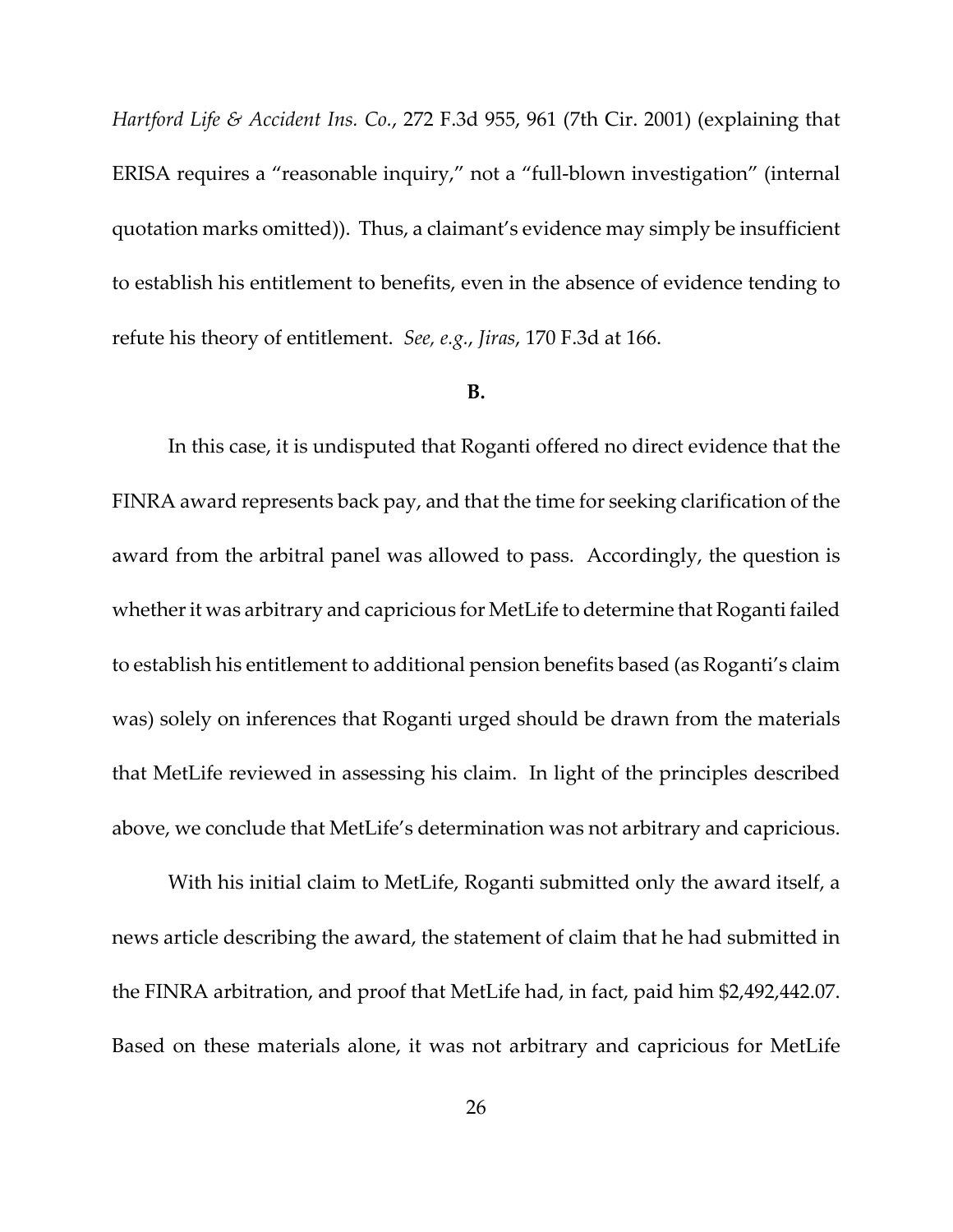initially to reject Roganti's claim on the ground that the award did not "clearly fall within the definition" of benefits-eligible compensation under the Plans. J.A. 831. As Dudas explained in her letter denying Roganti's claim, and as Bernstein likewise emphasized in adhering to Dudas's determination on appeal, the award itself—consistent with Roganti's statement of claim—indicated that Roganti had asked for "unspecified compensatory damages" in addition to punitive damages, an accounting of R. Roganti & Associates' revenues and expenses, back pay, front pay, and reimbursement forlost benefits, plus fees, expenses, and interest. J.A. 803. The award specifically stated both that it represented "compensatory damages" and that "[a]ny and all relief not specifically addressed herein" was denied. J.A. 804. The award itself therefore undermined Roganti's argument that it was back pay, which both Roganti and the panel apparently viewed as a separate damages category that was not specifically awarded and thus denied.

As the district court recognized, it arguably begs the question somewhat to conclude that the award was not benefits‐eligible simply because it was labeled "compensatory damages." If it were clear, for example, that the award were "compensating"Roganti *only* for wages he should have earned while still employed at MetLife, then the award might appropriately be considered benefits‐eligible back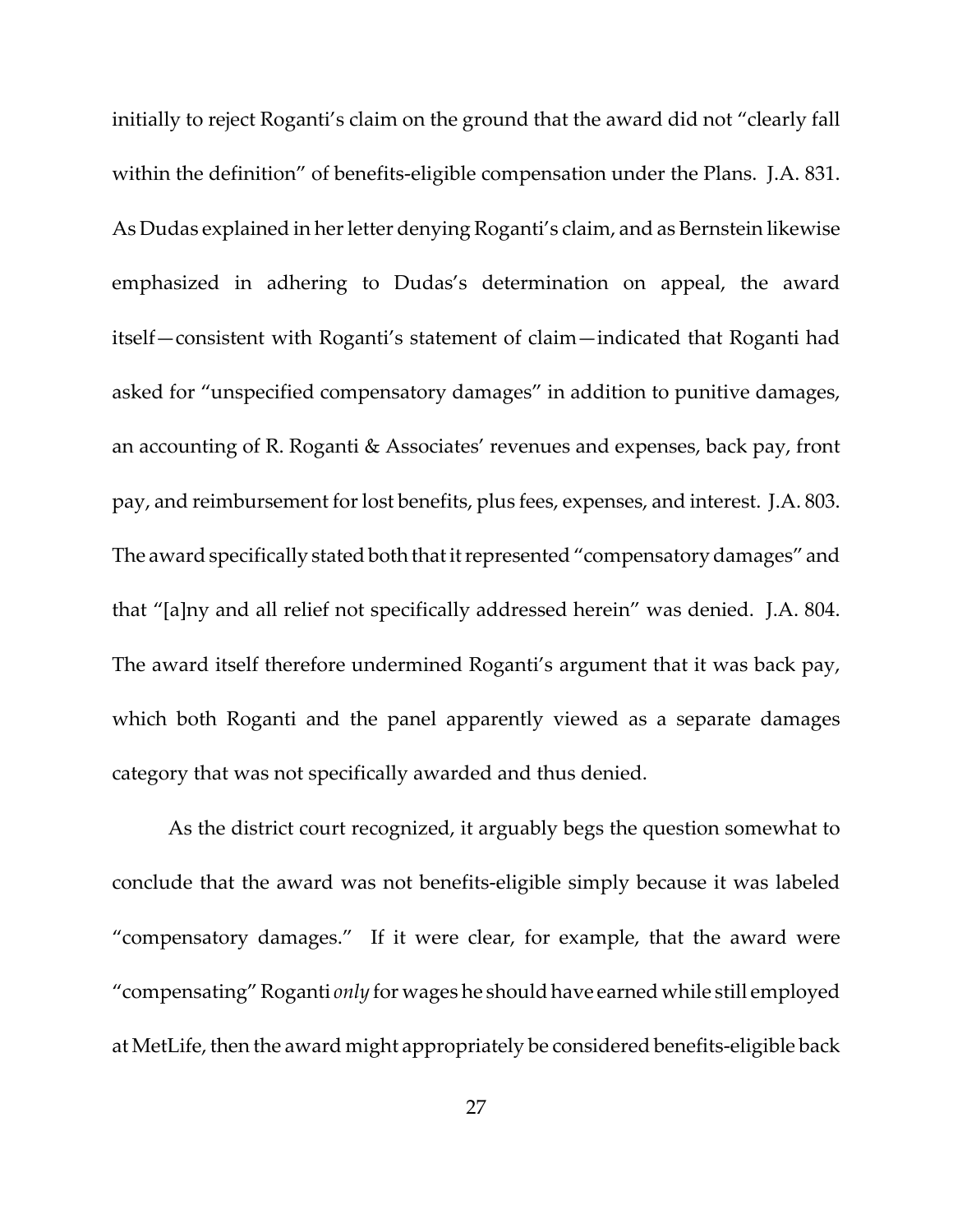pay in substance, regardless of what the FINRA panel labeled it. Judging only by the materials Roganti initially submitted to MetLife, however, the award easily could have been intended to "compensate" Roganti not only for his reduced pre‐ retirement wages, but also for wages that he would have earned had he not retired in 2005 and/or for the reduction in pension benefits traceable to his deflated pay—each of which was a category of relief requested in Roganti's statement of claim. Accordingly, even assuming that some of the FINRA award might have constituted back pay, it was impossible to tell how much based only on the materials Roganti submitted. It was reasonable for MetLife to determine that Roganti was not entitled to any increase in benefits at all in light of the dearth of probative evidence regarding the extent to which his benefits-eligible compensation might have increased.

Of course, MetLife was later presented with the entire arbitral record following remand from the district court. $^9$  As noted, Bernstein reviewed this record

<sup>&</sup>lt;sup>9</sup> We express no view on whether it was appropriate for the district court to remand to MetLife with instructions to review the arbitral record, given that Roganti had not initially submitted the record with his claim. As noted, it may sometimes be unlawful for a plan administrator to deny a claim while ignoring evidence that the claimant failed to submit but which the administrator could readily obtain. *E.g.*, *Harrison*, 773 F.3d at 22–23. MetLife was a party to the FINRA arbitration, but it is not entirely clear whether the arbitral record was readily available to Dudas and Bernstein. Because the district court's decision to remand following MetLife's motion to dismiss is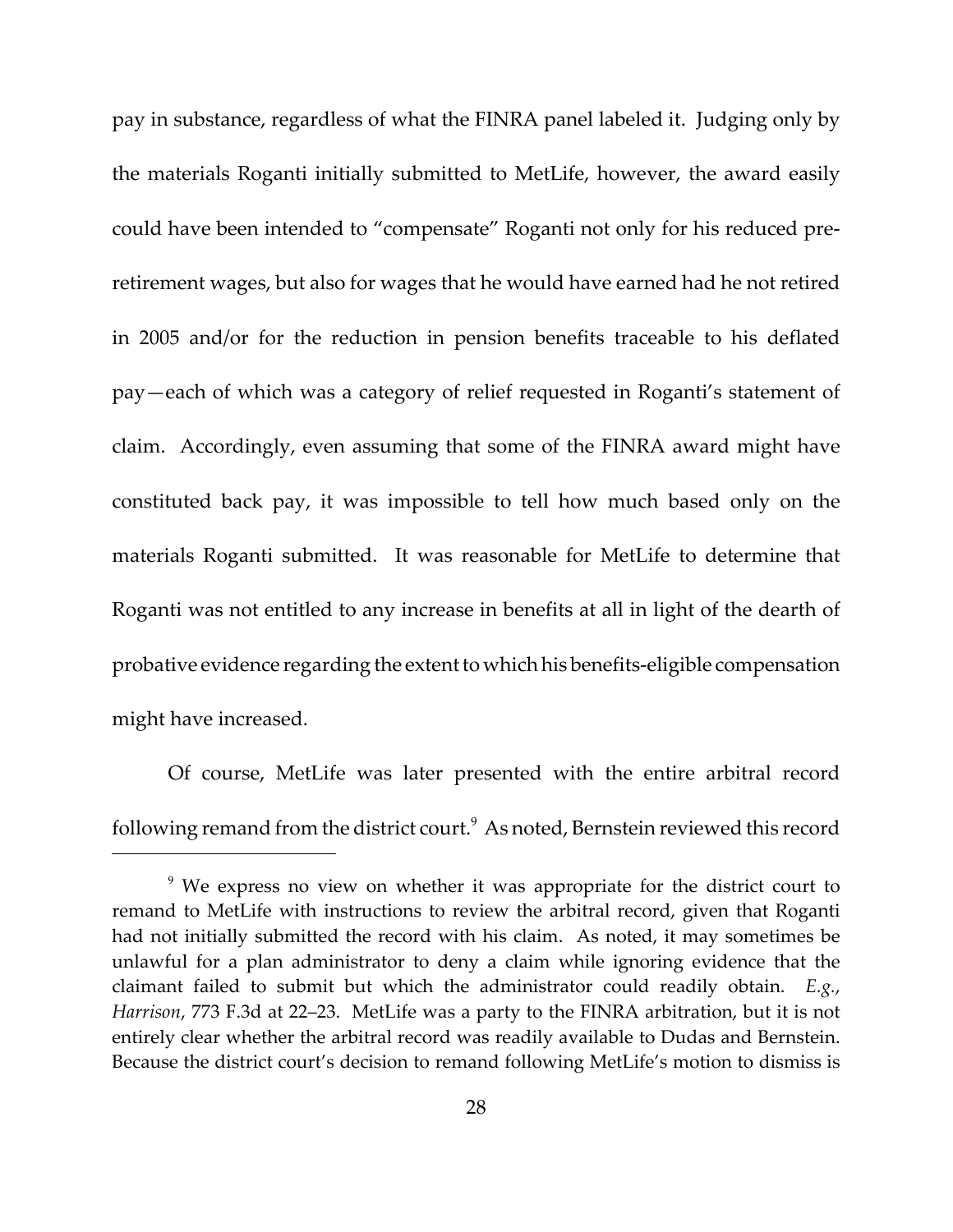and still found it impossible to determine the extent, if any, to which the award represented back pay. In particular, Bernstein opined that the extensive discussion during the arbitration of how Roganti's pension benefits were calculated, combined with the fact that Roganti had asked the panel to award him damages for the decrease in his pension, suggested that "any additional pension benefits Roganti sought during the arbitration were already included in and made part of" the award. J.A. 927. Bernstein also highlighted the fact that the award was not divided among multiple earnings years, notwithstanding the FINRA panel's evident understanding that calculating Roganti's pension required determining his benefitseligible compensation on a yearly basis. The panel's failure to divide the award among multiple years implied that the award already included Roganti's decreased pension benefits because it suggested that the FINRA panel was not leaving it to MetLife itself to adjust Roganti's pension.<sup>10</sup>

not before us, we need not explore this issue further. We observe, however, that the district court (incorrectly) framed its inquiry on MetLife's motion to dismiss as "whether the arbitral award represented back pay," *Roganti I*, 2012 WL 2324476, at \*7—not whether MetLife's denial of Roganti's claim was arbitrary and capricious, which is a distinct question.

 $10$  Roganti suggests that the FINRA panel did not have the authority to award pension benefits because the Plans were not parties to the arbitration. This argument is unavailing. An ERISA plan participant or beneficiary need not sue the plan itself to recover benefits, but may sue the administrator instead, *see, e.g.*, *Chapman v. ChoiceCare*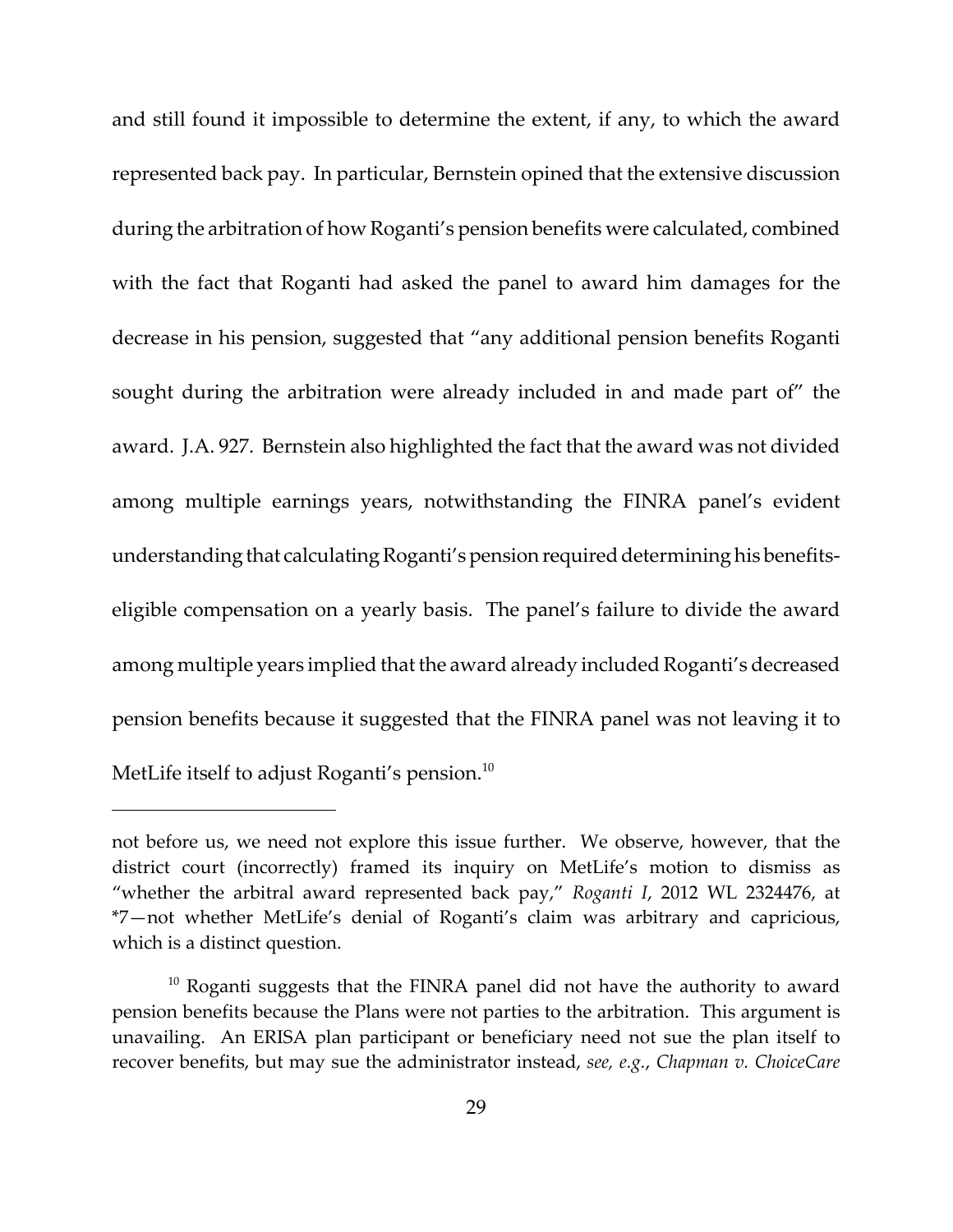The district court faulted Bernstein's analysis as a "naysaying submission" that failed to provide "a rational accounting for the Award as issued." *Roganti II*, 972 F. Supp. 2d at 671, 672. In contrast, it found Roganti's argument as to what the panel had done to be "coherent and logical." *Id.* at 670. For the following reasons, however, we disagree with the district court's characterization, and with its conclusion that Bernstein's explanation of the denial of Roganti's claim constituted an abuse of discretion.

First, Roganti's contention that the award exclusively represents back pay requires the assumption that the arbitral panel did not include increased pension benefits in the award, even though Roganti (sometimes) specifically asked it to do so. As Bernstein explained, however, the panel heard extensive testimony about how Roganti's pension was calculated. It is true that Roganti's counsel, in summation, presented the panel with the option of simply awarding Roganti back pay and leaving the benefits calculation up to MetLife. But had the panel taken that route (and there is nothing in the arbitral transcript to suggest that it did), one

*Long Island Term Disability Plan*, 288 F.3d 506, 510 (2d Cir. 2002)—which in this case was MetLife, a party to the arbitration. It is also clear from the arbitral record that no one (including Roganti, who specifically sought increased pension benefits from the panel) disputed the arbitrators' authority to award such relief.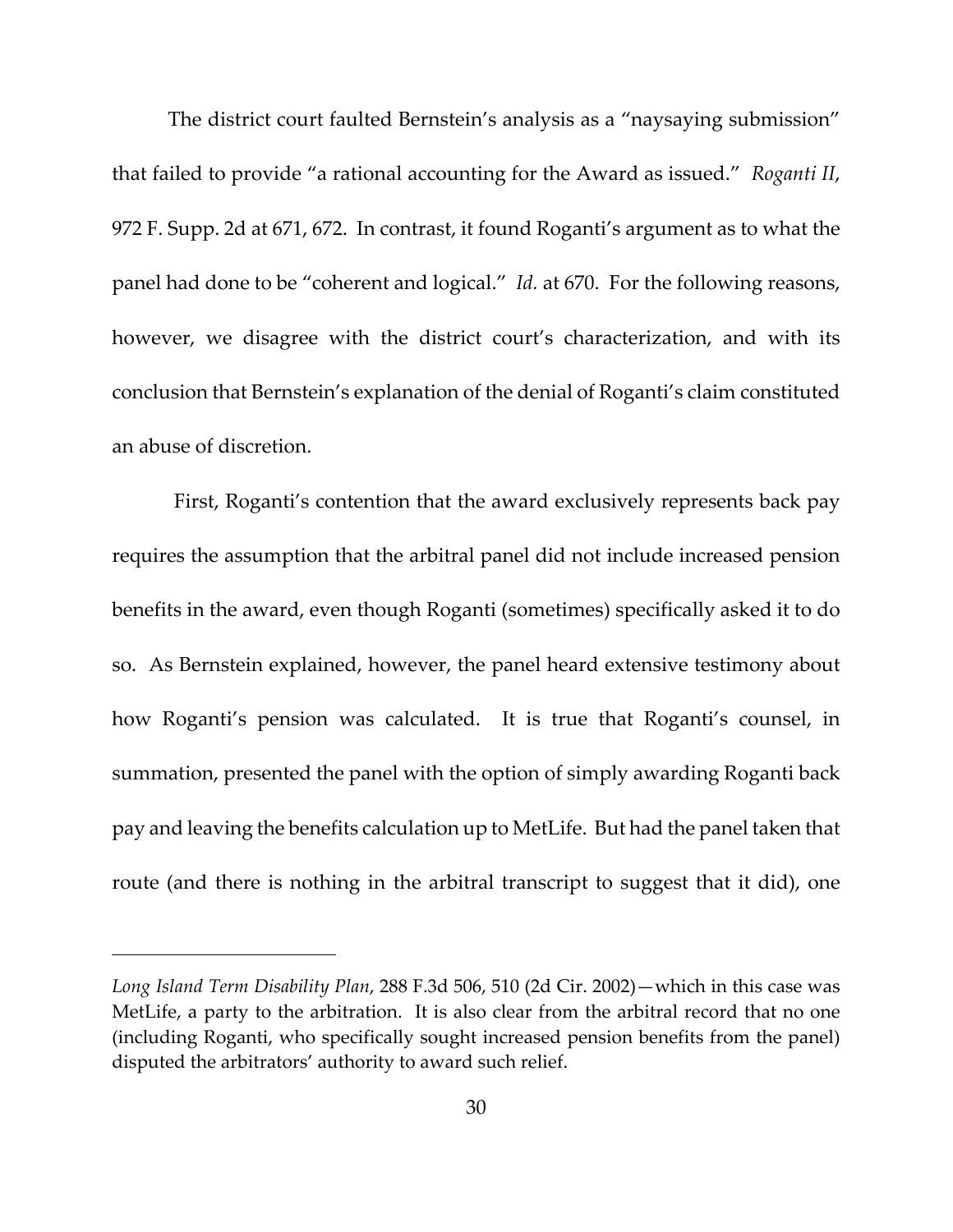would reasonably expect the award to have made the panel's intentions clear to MetLife by using explicit language, breaking the award out on a year-by-year basis, or both. The district court's indication that "the Award's inexactitude" was an impermissible basis for denying Roganti's claim because that inexactitude was what "prompt[ed] these proceedings," *id*. at 672, was misplaced. As Bernstein explained, the award's opacity was not merely a source of uncertainty; the omission of particulars that would have been necessary to implement Roganti's version of the award's meaning constituted evidence *against* Roganti's claim.

Although Bernstein did not advance his own mathematical breakdown of the award, he was not required to do so in order to deny Roganti's claim. The district court faulted Bernstein for "pass[ing] on the Court's request that [he] posit, based on the record, a concrete alternative explanation to Roganti's for the Award." *Id.* at 671. Initially, however, we have doubts as to whether the district court clearly communicated this request. Its opinion determining that remand was necessary stated that MetLife should review the record "to permit a determination to be made, in the context of the evidence offered and arguments made by both sides at the arbitration, whether or not the award represented back pay." *Roganti I*, 2012 WL 2324476, at \*8. The court suggested that MetLife might then be able to "posit an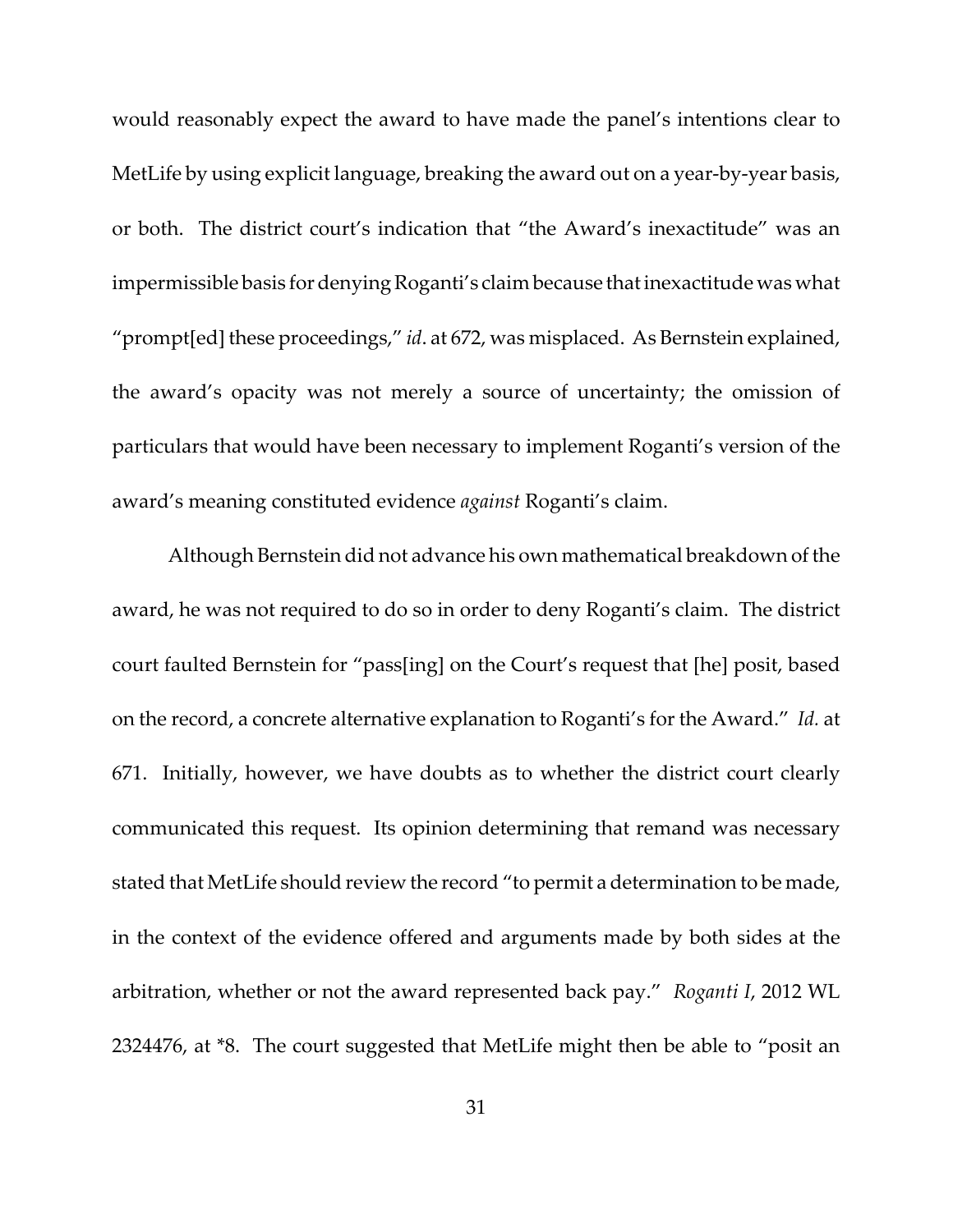alternative explanation" for the award, *id.*, but it did not say that doing so was the only way for MetLife permissibly to determine that Roganti had failed to establish his entitlement to benefits. Similarly, the remand order merely instructed MetLife to "conduct a close review" of the district court's decision and the arbitral record "to determine whether or not . . . the arbitrator's award . . . constituted benefits eligible compensation," and to explain its conclusion "with clarity and in detail." Special App'x 18.

Regardless, while we appreciate the able district judge's impulse to get to the bottom of what the award represented, we must measure Bernstein's explanation against the arbitrary‐and‐capricious standard, not against any and all obligations imposed by the district court. The district court relied on cases indicating that a plan administrator acts arbitrarily and capriciously when it denies a claim on the basis of evidence thatis significantly weakerthan the evidence supporting the claim. *See Roganti II*, 972 F. Supp. 2d at 671 (citing *McCauley*, 551 F.3d at 138, and *Durakovic*, 609 F.3d at 140). But we think this analogy is inapt. If Roganti's evidence taken alone was inadequate to support his claim (which MetLife rationally found that it was), then MetLife could appropriately deny his claim regardless of the strength of the evidence pointing the other way. *See Jiras*, 170 F.3d at 166.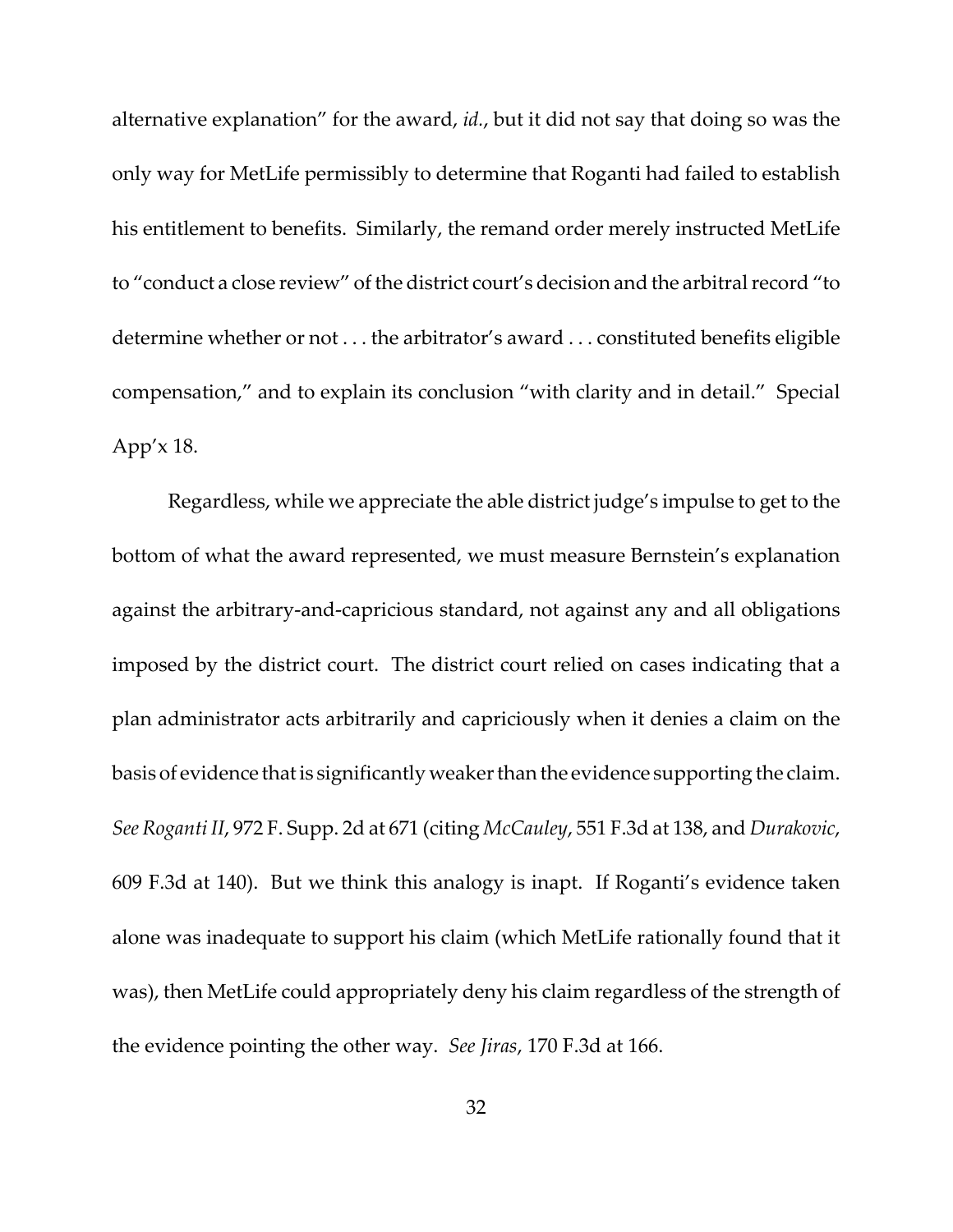For similar reasons, we place little significance on Bernstein's failure specifically to refute Roganti's explanation for the award. Again, it is unclear from the record whether Bernstein was even aware of that explanation. The district court's first opinion mentioned that Roganti had a theory but did not say what it was. *See Roganti I*, 2012 WL 2324476, at \*8. In reviewing Bernstein's decision, the district court indicated that Roganti had "first articulated" his theory "during the motion to dismiss litigation," *Roganti II*, 972 F. Supp. 2d at 671, but as noted, the remand order instructed Bernstein only to look at the district court's decision and the arbitral record, and not at briefing or oral argument transcripts.

In any event, Roganti's theory is undermined by the very facts that Bernstein identified. Roganti's theory depends on the assumption that the arbitrators awarded him the difference between \$1.506 million annually and his actual earnings from 2003 to 2005, and then intended for MetLife to calculate his pension. But despite the fact that Roganti's counsel specifically suggested that the arbitrators direct MetLife to recalculate the pension, the award does not manifest any such intention. The silence is significant. The arbitrators' authority to craft a remedy was not limited to Roganti's proposed damages calculations, and Roganti's counsel acknowledged that the arbitrators were capable of reducing pension adjustments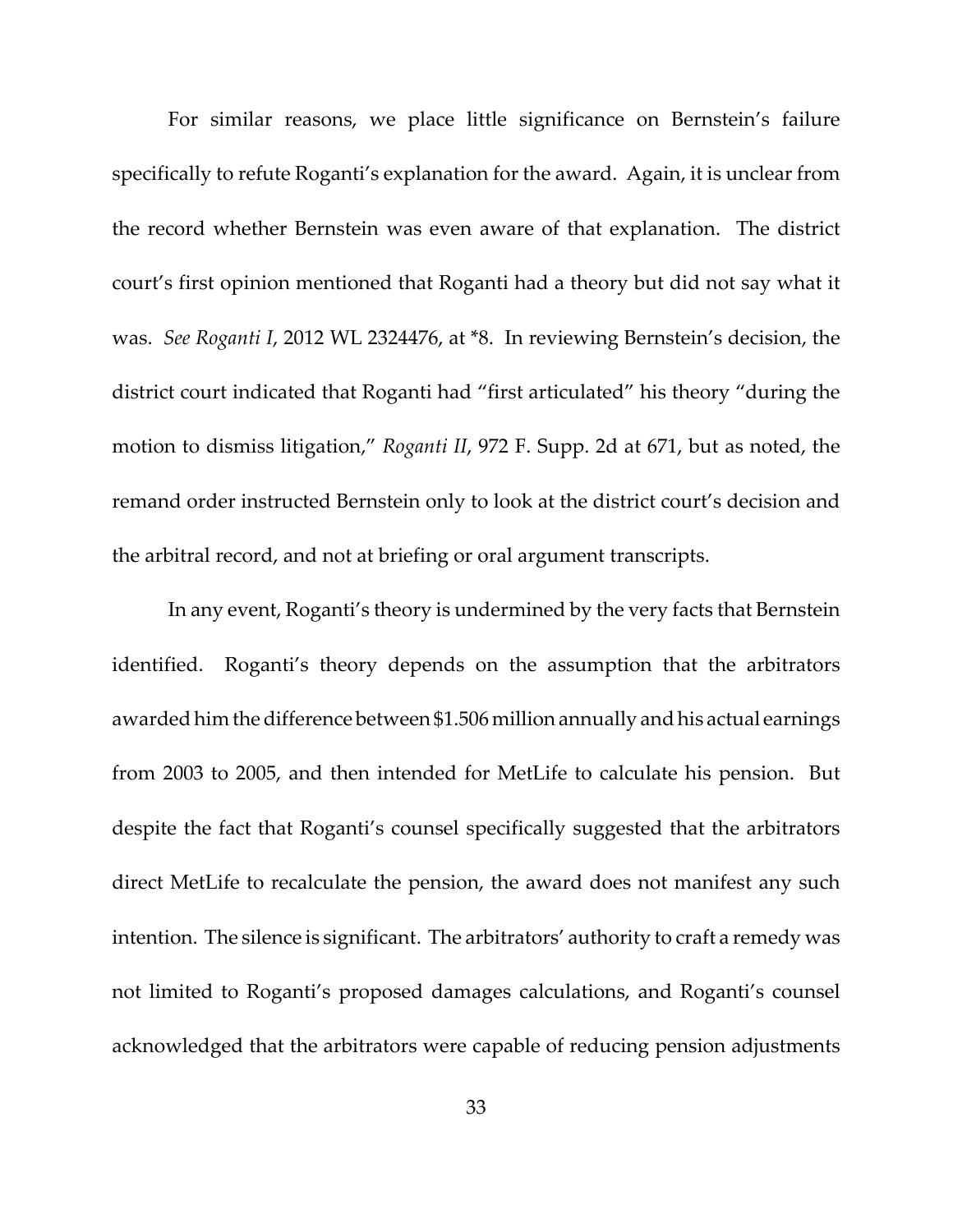to a lump sum themselves. As one arbitrator observed, "I have a calculator, I could do it." J.A. 2291. As a result, the arbitrators could have arrived at a back pay figure for 2003 to 2005 that was *lower* than what Roganti requested and added their own pension adjustment in lump‐sum form.

We also find the \$19.46 discrepancy between the actual award and Roganti's calculation more notable than the district court did. The appeal of Roganti's theory lies solely in its power to account for the very precise amount of the panel's award. But that power is undermined if the theory does not, in fact, predict the exact amount of the award. The district court attributed this discrepancy to the necessity for "some degree of arithmetic extrapolation" to account for "the 2005 stub year," *id.* at 672 n.8—to the fact that Bernstein resigned in the first quarter of 2005—but neither the court nor Roganti explained how the panel might have arrived at a number that was off by just \$19.46. Given these shortcomings, we cannot say that MetLife was required to accept Roganti's theory as adequate proof of his entitlement to increased benefits.

Finally, it warrants emphasis that Roganti failed to obtain clarification of the award from the FINRA panel within the time limit prescribed for doing so. Once that opportunity was no longer available, it effectively became impossible for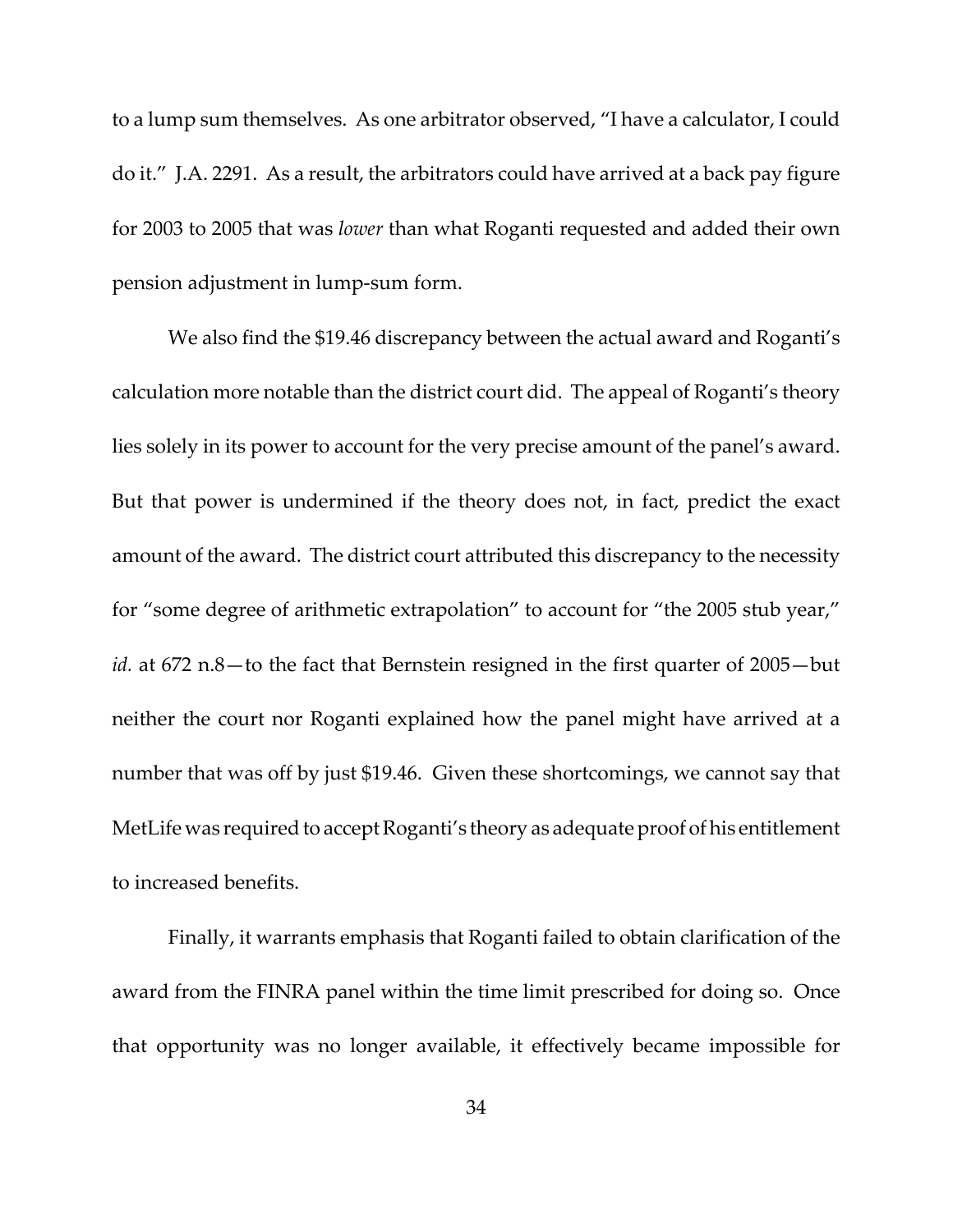anyone—Roganti, MetLife, or the courts—to determine definitively what the award was compensation *for*. Permitting Roganti to recover under these circumstances, despite the uncertainty that he could have helped to prevent, would provide poor incentives for future claimants in his position. Only a claimant, and not his plan administrator, will know after he receives an arbitral award whether he will claim benefits on the ground that the award increases his benefits‐eligible compensation. And the plan administrator, of course, will have no reason to seek clarification of the award until a claim is actually made. If the claim is made after the deadline for seeking such clarification has passed, the administrator will be powerless to shed light on what the award represents, except by recourse to the kind of unsatisfactory hypothesizing that the district court prescribed here. From this perspective, the better course is to place the burden on the claimant to ensure that the basis for his claim is as clear as possible before it is made, and to seek clarity during the arbitration or timely afterward.

The district court recognized the peculiarity of forcing a plan administrator to comb through thousands of pages of arbitration testimony in order to reverse‐ engineer an explanation for an arbitral award. In the district court's view, this was a reason to grant less deference to MetLife's determination on remand. *See Roganti*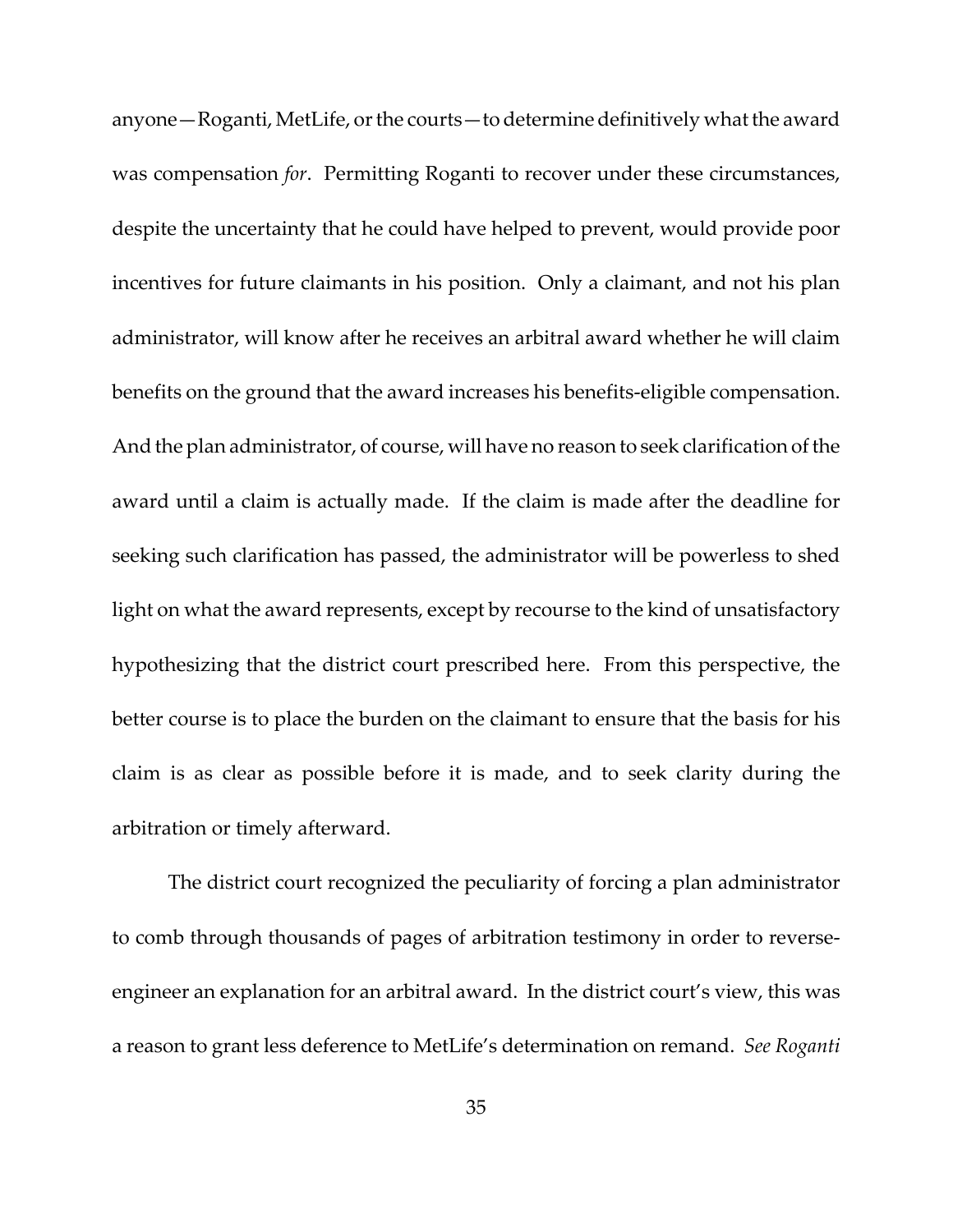*II*, 972 F. Supp. 2d at 673–74. But that conclusion does not follow. Where an administrator has discretionary powers, courts reviewing its decisions are assessing the reasonableness of those decisions, and not "considering the issue of eligibility anew." *Pagan*, 52 F.3d at 442. Among other goals, "[d]eference promotes efficiency by encouraging resolution of benefits disputes through internal administrative proceedings rather than costly litigation." *Conkright v. Frommert*, 559 U.S. 506, 517 (2010). Accordingly, a plan administrator's decision is intended to be final—within the bounds of the highly deferential arbitrary‐and‐capricious standard—and not merely an input with "the potential to assist the Court" in making the ultimate determination.11 *Roganti II*, 972 F. Supp. 2d at 673. If MetLife could not reasonably be expected to have the institutional capacity required to reconstruct the arbitrators' intentions on remand, then its failure to perform that task to the district court's satisfaction was not a sound basis for overturning its decision.

<sup>11</sup> It is for this same reason that we held, in *Miller v. United Welfare Fund*, that "a district court's review under the arbitrary and capricious standard is limited to the administrative record." 72 F.3d at 1071. As we explained in that case, this rule is consistent with the absence of evidence that Congress "'intended that federal district courts would function as substitute plan administrators' and with the ERISA 'goal of prompt resolution of claims by the fiduciary.'" *Id.* (quoting *Perry v. Simplicity Eng'g*, 900 F.2d 963, 966 (6th Cir. 1990)).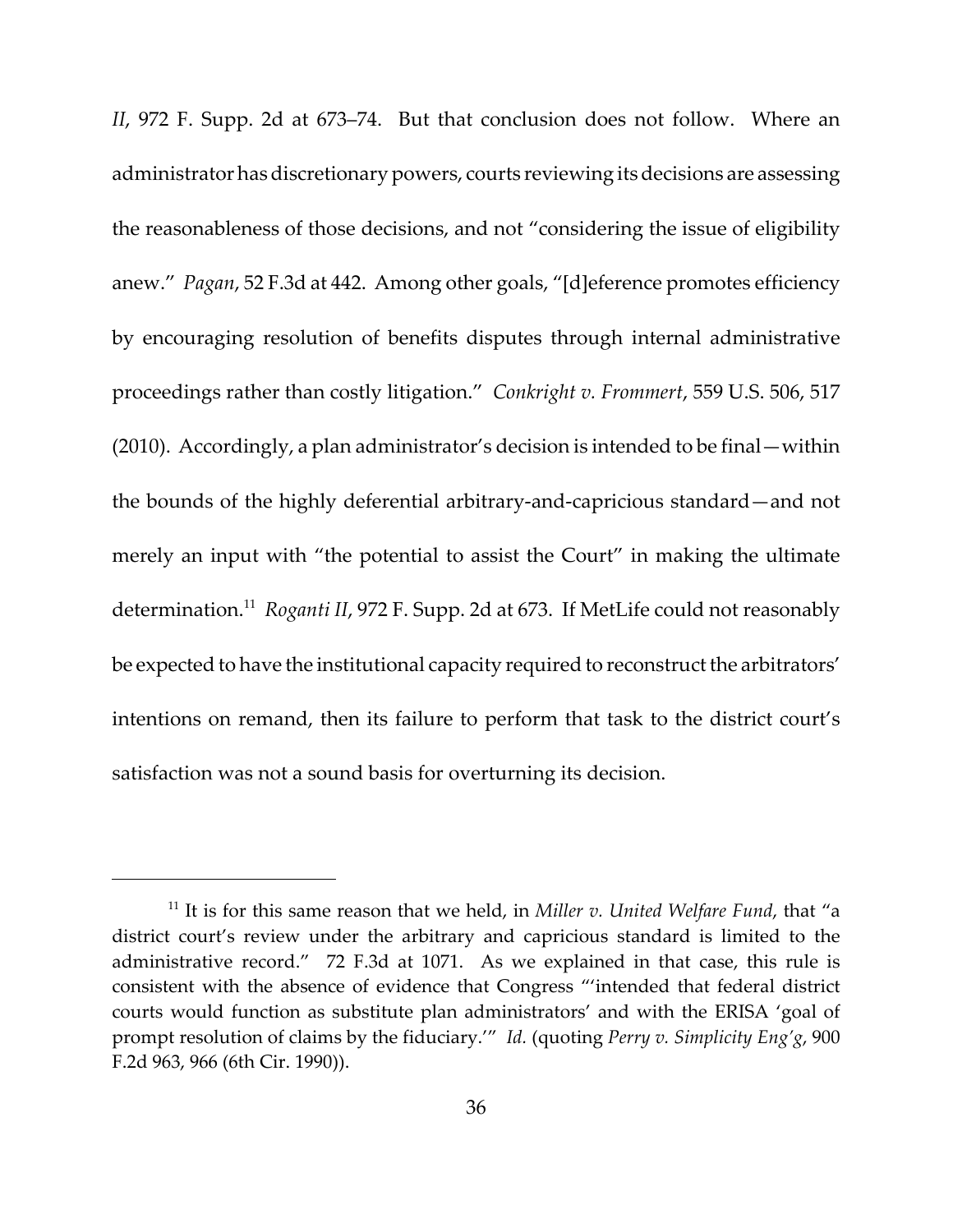**C.**

Roganti's argument that MetLife was operating under a conflict of interest does not affect our analysis. In *Metropolitan Life Insurance Co. v. Glenn*, the Supreme Court held that when a claimant demonstrates that an ERISA plan administrator with discretionary authority is subject to a conflict of interest, courts should not apply a more exacting standard of review, but should instead weigh the conflict "as a factor in determining whether there is an abuse of discretion." 554 U.S. at 115 (quoting *Firestone*, 489 U.S. at 115) (internal quotation marks omitted). Once a conflict of interest is identified, determining the weight that it should receive relative to other relevant factors requires a totality‐of‐the‐circumstances approach:

[A]ny one factor will act as a tiebreaker when the other factors are closely balanced, the degree of closeness necessary depending upon the tiebreaking factor's inherent or case‐specific importance. The conflict of interest at issue . . . should prove more important (perhaps of great importance) where circumstances suggest a higher likelihood that it affected the benefits decision, including, but not limited to, cases where an insurance company administrator has a history of biased claims administration. It should prove less important (perhaps to the vanishing point) where the administrator has taken active steps to reduce potential bias and to promote accuracy, for example, by walling off claims administrators from those interested in firm finances, or by imposing management checks that penalize inaccurate decisionmaking irrespective of whom the inaccuracy benefits.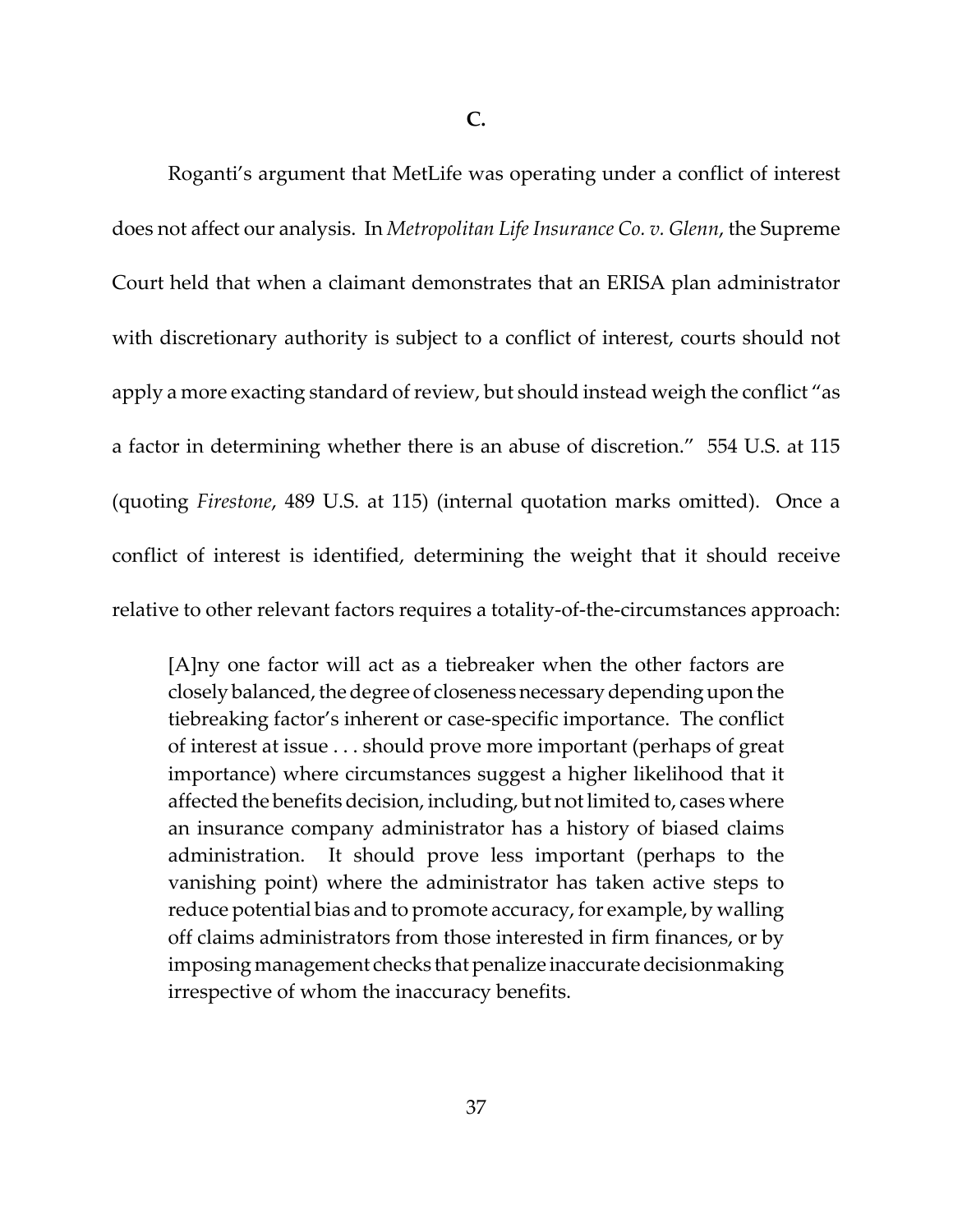*Id.* at 117 (citation omitted); *see also, e.g.*, *Durakovic*, 609 F.3d at 138–41; *Hobson*, 574 F.3d at 82–83; *McCauley*, 551 F.3d at 131–33.

In this case, it is undisputed that MetLife has a "categorical" conflict of interest because it both evaluates and pays claims. *Durakovic*, 609 F.3d at 138. We conclude, however, that this conflict should receive no weight in our assessment of whether MetLife's denial of Roganti's claim was arbitrary and capricious. In the district court, MetLife submitted an unrebutted affidavit from Bernstein, who averred, among other things, that MetLife's business and finance departments "are kept completely separate from the administration of the Plans," that he "did not consult or consider MetLife's or the Plans' finances in connection with [his] determinations" in this case or discuss Roganti's claim with the business or finance departments, and that his compensation is not tied to whether he upholds or denies benefits claims. J.A. 2905–06. These are the kinds of "active steps" that, the Supreme Court suggested in *Glenn*, may reduce a conflict's importance "to the vanishing point." 554 U.S. at 117. Nor has Roganti established that MetLife has a history of biased claims administration or provided any other reason to assign weight to MetLife's conflict.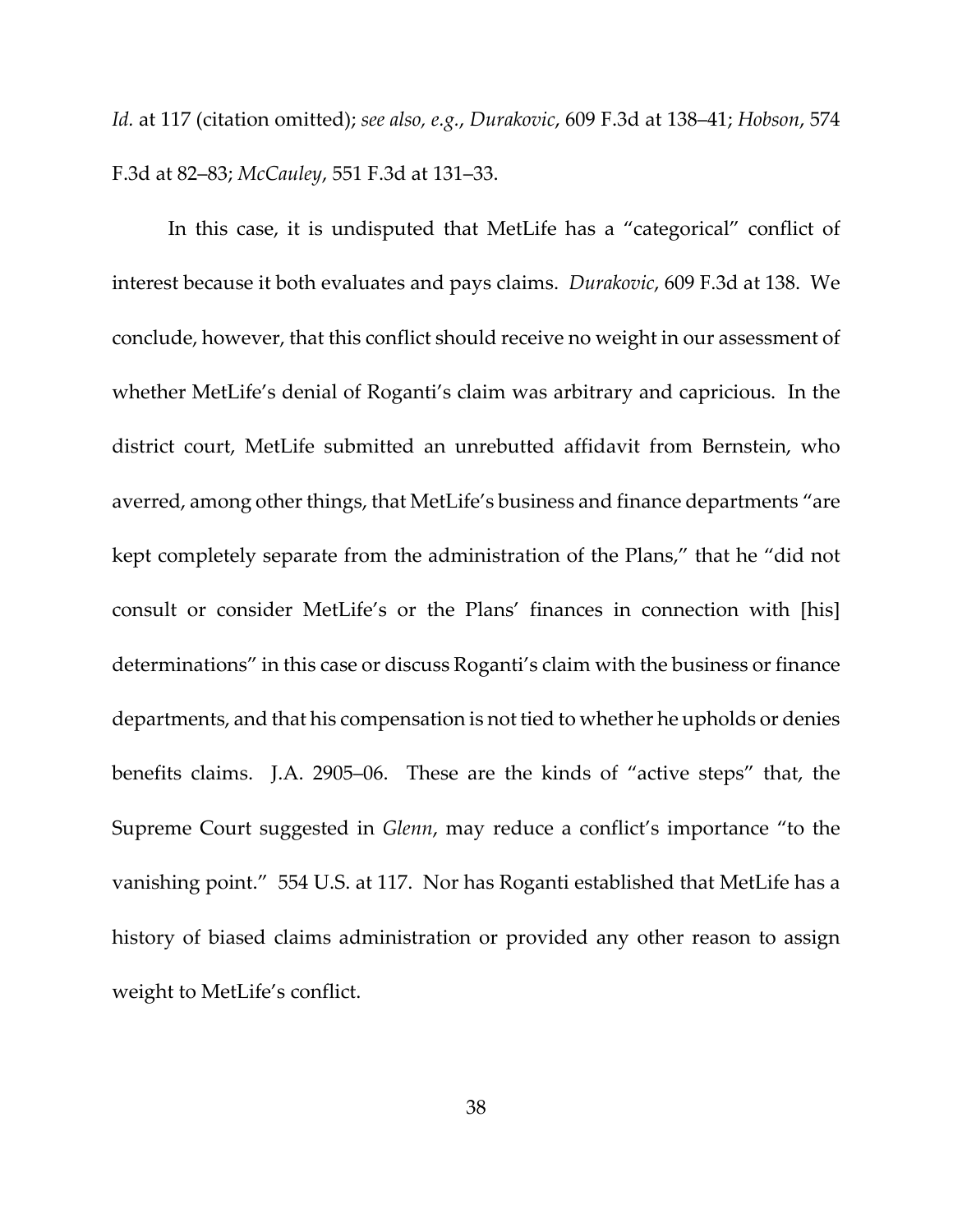Moreover, we have in the past declined to assign any weight to a conflict of interest "in the absence of any evidence that the conflict actually affected the administrator's decision." *Durakovic*, 609 F.3d at 140; *see Hobson*, 574 F.3d at 82–83. Roganti has identified no such evidence here. It is true that a smoking gun is not always required; under certain circumstances, an irrational decision or a one‐sided decisionmaking process can alone constitute sufficient evidence that the administrator's conflict of interest actually affected the challenged decision. See, e.g., *Durakovic*, 609 F.3d at 140 (assigning weight to a conflict because of the "decisionmaking deficiencies" evident in the defendants' denial of the plaintiff's claim); *McCauley*, 551 F.3d at 136 (inferring that a conflict had affected the defendant's decisionmaking because nothing else explained its failure to allow the plaintiff to cure certain defects in his claim). But as discussed above, we think that MetLife's rationale for denying Roganti's claim—*i.e.*, that it was impossible to determine whether, or the extent to which, the FINRA award represented back pay—was not, in fact, unreasonable.<sup>12</sup>

 $12$  Roganti also suggests that decreased deference is appropriate because MetLife denied his claim three times, not just once. He cites *Conkright v. Frommert*, in which the Supreme Court held that arbitrary‐and‐capricious review does not become de novo even when a Court of Appeals has already determined that the plan administrator's claim denial was erroneous and reviews the administrator's decision again following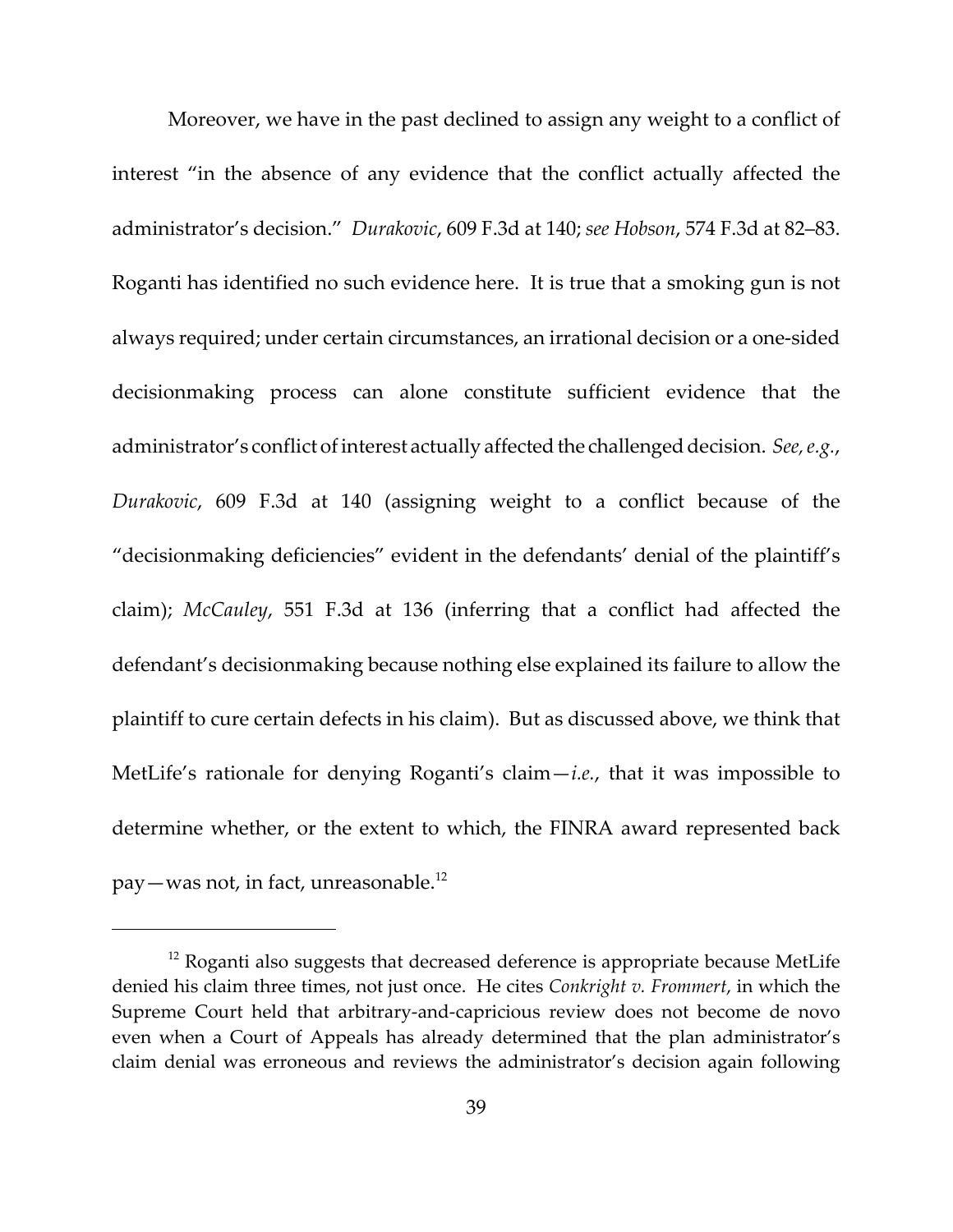Because we conclude that MetLife's denial of Roganti's benefits claim was not arbitrary and capricious, we do not reach MetLife's alternative argument that the district court erred in refusing to dismiss this action on the basis of res judicata or collateral estoppel. Additionally, in light of our conclusion that the district court's judgment must be reversed, we reject Roganti's cross-appeal from the district court's refusal to award him attorney's fees under ERISA's fee‐shifting provision, 29 U.S.C.  $\S$  1132(g)(1). Assuming (purely arguendo) that a party who wins at trial but loses on appeal is eligible for a fee award under  $\S 1132(g)(1)$  by virtue of achieving "some degree of success on the merits," *Hardt v. Reliance Standard LifeIns. Co.*, 560 U.S. 242, 245 (2010) (quoting *Ruckelshaus v. Sierra Club*, 463 U.S. 680, 694 (1983)) (internal quotation marks omitted), we detect no abuse of discretion in the district court's conclusion, after weighing the relevant factors, *see Donachie v. Liberty Life Assurance Co.*, 745 F.3d 41, 46–47 (2d Cir. 2014), that Roganti was not entitled to such an award in this case.

remand. 559 U.S. at 513. *Conkright* would not support Roganti's position even if we had previously found MetLife's decision erroneous. In any event, the correctness of MetLife's decision is the very question before us in this appeal. It would make no sense to afford that decision decreased deference simply because the district court held, in the order under review, that MetLife's decision was erroneous.